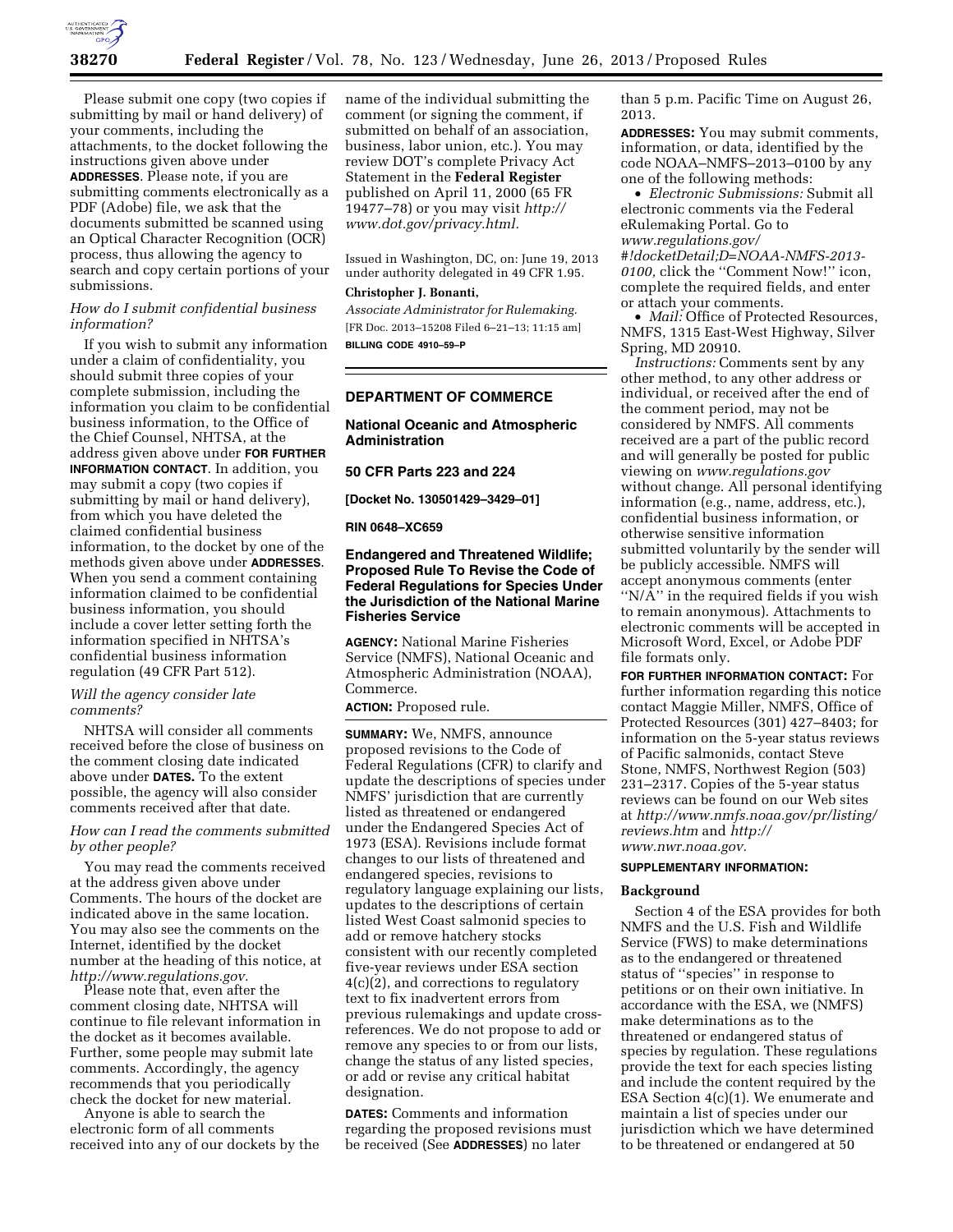CFR 223.102 (threatened species) and 50 CFR 224.101 (endangered species) (hereafter referred to as the ''NMFS Lists''). The FWS maintains two master lists of all threatened and endangered species, i.e., both species under NMFS' jurisdiction and species under FWS' jurisdiction (the ''FWS Lists'') at 50 CFR 17.11 (threatened and endangered animals) and 50 CFR 17.12 (threatened and endangered plants). The term ''species'' for listing purposes under the ESA includes the following entities: species, subspecies, and, for vertebrates only, ''distinct population segments (DPSs).'' Pacific salmon are listed as ''evolutionarily significant units (ESUs),'' which are essentially equivalent to DPSs for the purpose of the ESA. For West Coast salmon and steelhead, many of the ESU and DPS descriptions include fish originating from specific artificial propagation programs (e.g., hatcheries) that, along with their naturally-produced counterparts, are included as part of the listed species.

We recently completed a 5-year review of the status of ESA-listed salmon ESUs and steelhead DPSs in California (76 FR 50447, August 15, 2011; and 76 FR 76386, December 7, 2011) and in Oregon, Idaho, and Washington (76 FR 50448; August 15, 2011). The ESA requires this regular review of listed species to determine whether a species should be delisted, reclassified, or whether the current classification should be retained (16 U.S.C. 1533(c)(2)). As a result of our review, we identified several errors, omissions, and updates that warrant revising the NMFS and FWS Lists for the sake of accuracy and improved readability. We also identified crossreferencing errors in our regulations at 50 CFR 223. In addition, we are taking advantage of this proposed rule to correct or clarify text and update the list formats for all species under NMFS' jurisdiction.

Below we summarize the proposed revisions. In the regulatory text at the end of this **Federal Register** notice are (1) tables with the revised format depicting the NMFS Lists with the full text of the species' descriptions that we propose to update with this notice, and (2) the full text of proposed corrections and clarifications to our regulations at 50 CFR 223. After considering public comments on these proposed revisions, we will finalize this proposed rule and then coordinate with the FWS to ensure that the changes are reflected in the FWS Lists at 50 CFR 17.11 and 17.12.

## **Proposed Revisions to the NMFS Lists**

# *General Changes for Improved Consistency and Accuracy*

*Endangered Species Table:* For consistency, we propose to combine the separate tables and paragraphs in 50 CFR 224.101 into one table, as we have done for the threatened species table at 50 CFR 223.102.

*Introductory Text:* We propose adding text to both 50 CFR parts 223 and 224 introducing the table format for the NMFS Lists and explaining the categories of information presented in the tables. This will make the NMFS regulations more consistent with the FWS regulations and will aid the reader in understanding the information presented.

*Order of Species' Names:* We propose to reorder the species' entries alphabetically in both NMFS Lists based on the species' common name and to remove the numbering system currently used in the NMFS table of threatened species. For example, the current entry in the threatened species list at 50 CFR 223.102, ''(a)(23) Puget Sound steelhead DPS,'' will be identified as ''Steelhead (Puget Sound DPS)'' and will come after ''Salmon'' but before ''Sturgeon.'' This will make it easier to search our lists for species of interest and is consistent with the format of the FWS Lists. If the species has no common name, it will be listed alphabetically based on its scientific name. The numbering has not provided a benefit and has made it more complicated to add or delist species.

*ESA Rules:* In the NMFS Lists, we propose to add a new ''ESA rules'' column similar to the ''Special rules'' column used in the FWS Lists. This new column will provide a cross-reference to ESA rules applicable to the species, such as protective regulations for threatened species.

*Citations for Listing Determinations:*  Currently, the column entitled ''Citation(s) for listing determination(s)'' provides, for some species, a cite to the first page of the **Federal Register** notice containing the listing determination and, for other species, a cite to the page containing the regulatory text for that species. We are standardizing the information provided in this column so that all citations identify the first page of the relevant **Federal Register** notice.

*Critical Habitat Citations:* In both NMFS Lists, we propose to change the entries under the ''Citation(s) for critical habitat designation(s)'' column to refer to the specific section in 50 CFR 226 (instead of the **Federal Register** notice) where the critical habitat description is found. Doing so will provide a more direct reference to the applicable

regulatory text and maps designating critical habitat and ensure that citations track the most up-to-date descriptions of designated areas. We also propose to shorten the column heading to ''Critical habitat.''

*Description of Listed Entity:* In both NMFS Lists, we propose to change the ''Where listed'' column to ''Description of listed entity.'' As currently used, the ''Where listed'' column contains both substantive information, for example, descriptions of ESUs/DPSs, and nonsubstantive information, such as the range where the species may normally be found. To avoid confusion, the ''Description of listed entity'' column will now include only information that is necessary to identify the listed entity that constitutes the ''species'' for purposes of the ESA. Accordingly, the ''Description of listed entity'' column will explain whether the listed entity is an entire taxonomic species, a subspecies, or a DPS and will provide a description for DPSs. Information regarding the general geographic range of a listed species may still be found in the **Federal Register** notice designating that species for listing and referenced in the ''Citations for listing determination(s)'' column. Additionally, we have standardized the descriptions for each species. For example, current DPS descriptions use varying terminology, such as ''spawned in,'' "from," or "hatched in," to indicate that animals born within a given geographic area comprise the DPS. We propose standardizing our terminology by consistently using the phrase ''originating from,'' to describe the composition of such DPSs, unless different wording is necessary for accuracy. One specific change for listed steelhead populations is to clarify that steelhead DPSs include ''all naturally spawned anadromous *O. mykiss*  (steelhead) originating below natural and manmade impassable barriers.''

### **Endangered Species at 50 CFR 224.101**

## *Revisions to Endangered Species Descriptions*

Below we summarize the primary proposed revisions to the descriptions of our endangered species listed in 50 CFR 224.101. Based on our recently completed 5-year reviews of the status of ESA-listed salmon ESUs and steelhead DPSs in California, Oregon, Idaho, and Washington (see *[http://](http://www.nmfs.noaa.gov/pr/listing/reviews.htm) [www.nmfs.noaa.gov/pr/listing/](http://www.nmfs.noaa.gov/pr/listing/reviews.htm) [reviews.htm](http://www.nmfs.noaa.gov/pr/listing/reviews.htm)* and *[http://](http://www.nwr.noaa.gov)  [www.nwr.noaa.gov](http://www.nwr.noaa.gov)* for status review documents), some of the descriptions of our endangered species must be revised to take into account the addition or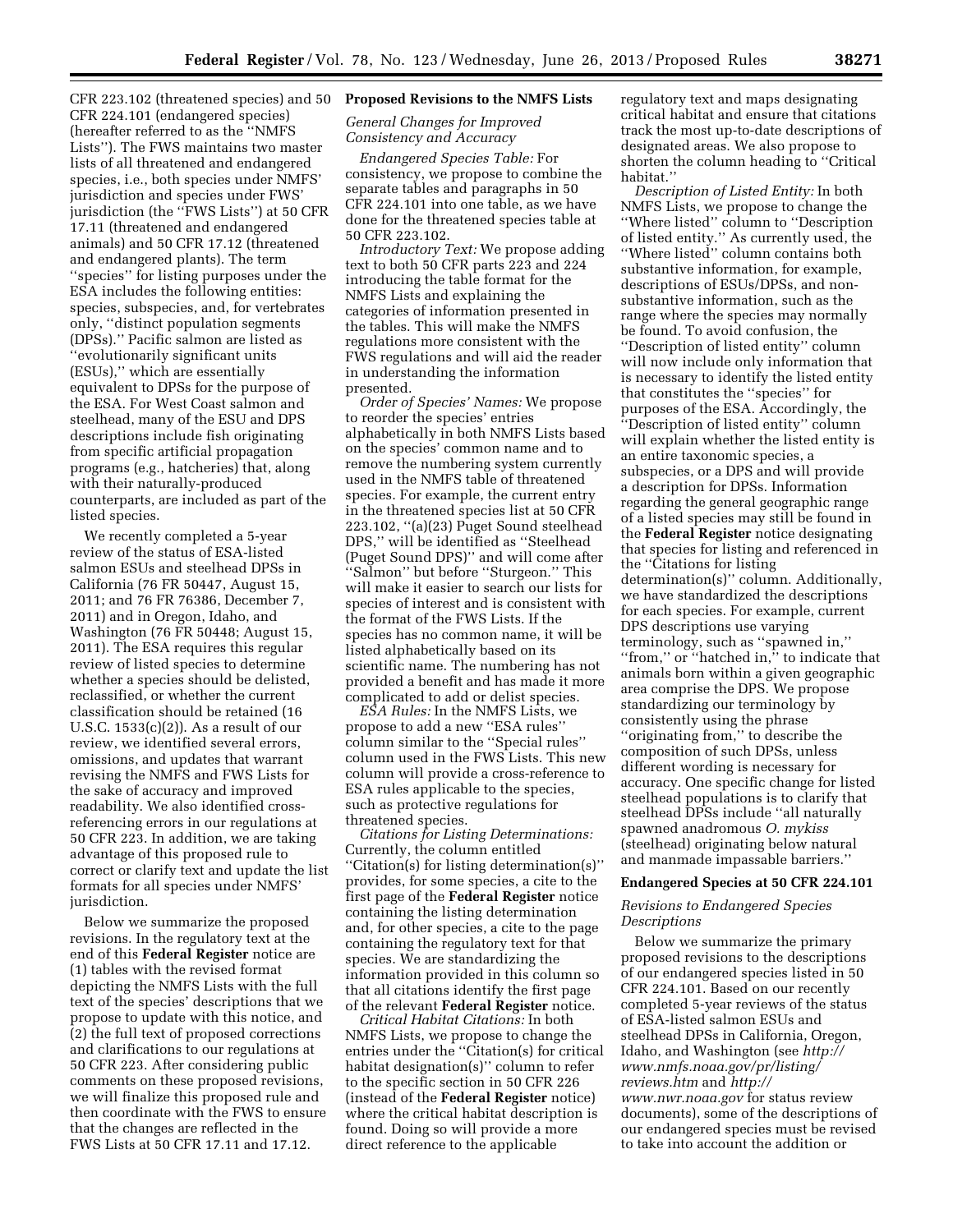termination of specific artificial propagation programs which contribute individuals to that ESU or DPS. These are identified as ''key changes.'' The addition or termination of these artificial propagation programs does not constitute a listing or delisting of an ESU or DPS, but simply a revision to reflect the actual current composition of the listed ESU or DPS. Other changes to the descriptions include standardization of terminology to improve consistency and accuracy in our listings. Where a ''key change'' is not indicated for a specific revised listing description, then the only change to the description is for standardization of terminology.

## Salmon, Chinook (Sacramento River Winter-Run ESU)

We propose to revise this description to read: ''Naturally spawned winter-run Chinook salmon originating from the Sacramento River and its tributaries. Also, winter-run Chinook salmon from one artificial propagation program: the Livingston Stone National Fish Hatchery.'' The key change proposed for this ESU is: One artificial propagation program has been terminated (the captive broodstock program maintained at Livingston Stone National Fish Hatchery and the University of California Bodega Marine Laboratory) and is being removed from the list of artificial propagation programs that are part of this ESU.

# Salmon, Chinook (Upper Columbia River Spring-Run ESU)

We propose to revise this description to read: ''Naturally spawned spring-run Chinook salmon originating from Columbia River tributaries upstream of the Rock Island Dam and downstream of Chief Joseph Dam (excluding the Okanogan River subbasin). Also, springrun Chinook salmon from six artificial propagation programs: The Twisp River Program; Chewuch River Program; Methow Program; Winthrop National Fish Hatchery Program; Chiwawa River Program; and the White River Program.''

### Salmon, Sockeye (Snake River ESU)

We propose to revise this description to read: ''Naturally spawned anadromous and residual sockeye salmon originating from the Snake River basin. Also, sockeye salmon from one artificial propagation program: The Redfish Lake Captive Broodstock Program.''

## **Threatened Species at 50 CFR 223.102**

### *Revisions to Threatened Species Descriptions*

Below we summarize the primary proposed revisions to the descriptions

of our threatened species listed in 50 CFR 223.102. Based on our recently completed 5-year reviews of the status of ESA-listed salmon ESUs and steelhead DPSs in California, Oregon, Idaho, and Washington (see *[http://](http://www.nmfs.noaa.gov/pr/listing/reviews.htm) [www.nmfs.noaa.gov/pr/listing/](http://www.nmfs.noaa.gov/pr/listing/reviews.htm) [reviews.htm](http://www.nmfs.noaa.gov/pr/listing/reviews.htm)* and *[http://](http://www.nwr.noaa.gov)  [www.nwr.noaa.gov](http://www.nwr.noaa.gov)* for status review documents), some of the descriptions of our threatened species must be revised to take into account the addition or termination of specific artificial propagation programs which contribute individuals to that ESU or DPS. These are identified as ''key changes.'' The addition or termination of these artificial propagation programs does not constitute a listing or delisting of an ESU or DPS, but simply a revision to the composition of the listed ESU or DPS. Other changes to the descriptions include standardization of terminology to improve consistency and accuracy in our listings. Where a ''key change'' is not indicated for a specific revised listing description, then the only change to the description is for standardization of terminology.

### Eulachon (Southern DPS)

We propose to revise this description to read: ''Eulachon originating from the Skeena River in British Columbia south to and including the Mad River in northern California.'' This is consistent with the description of this DPS provided in our original listing determination (75 FR 13012), however the description was inadvertently omitted from the current NMFS list in the CFR.

Salmon, Chinook (California Coastal ESU)

We propose to revise this description to read: ''Naturally spawned Chinook salmon originating from rivers and streams south of the Klamath River to and including the Russian River.'' The key changes proposed for this ESU include: Seven artificial propagation programs have been terminated (the Humboldt Fish Action Council (Freshwater Creek), Yager Creek, Redwood Creek, Hollow Tree, Van Arsdale Fish Station, Mattole Salmon Group, and Mad River Hatchery fall-run Chinook hatchery programs) and are being removed from the list of artificial propagation programs that are part of this ESU.

# Salmon, Chinook (Lower Columbia River ESU)

We propose to revise this description to read: ''Naturally spawned Chinook salmon originating from the Columbia River and its tributaries downstream of

a transitional point east of the Hood and White Salmon Rivers, and any such fish originating from the Willamette River and its tributaries below Willamette Falls. Not included in this ESU are: (1) Spring-run Chinook salmon originating from the Clackamas River; (2) fall-run Chinook salmon originating from Upper Columbia River Bright hatchery stocks that spawn in the mainstem Columbia River below Bonneville Dam and in other tributaries upstream from the dam to the Hood and White Salmon Rivers; (3) spring-run Chinook salmon originating from the Round Butte Hatchery (Deschutes River, Oregon) and spawning in the Hood River; (4) springrun Chinook salmon originating from the Carson National Fish Hatchery and spawning in the Wind River; and (5) naturally spawning Chinook salmon originating from the Rogue River Fall Chinook Program. This ESU does include Chinook salmon from 20 artificial propagation programs: The Sea Resources Tule Chinook Program; Big Creek Tule Chinook Program; Astoria High School Salmon-Trout Enhancement Program (STEP) Tule Chinook Program; Warrenton High School STEP Tule Chinook Program; Cowlitz Tule Chinook Program; North Fork Toutle Tule Chinook Program; Kalama Tule Chinook Program; Washougal River Tule Chinook Program; Spring Creek National Fish Hatchery (NFH) Tule Chinook Program; Cowlitz Spring Chinook Programs in the Upper Cowlitz River and the Cispus River; Friends of the Cowlitz Spring Chinook Program; Kalama River Spring Chinook Program; Lewis River Spring Chinook Program; Fish First Spring Chinook Program; Sandy River Hatchery (Oregon Department of Fish and Wildlife Stock #11); Deep River Net Pens Tule Fall Chinook Program; Klaskanine Hatchery Tule Fall Chinook Program; Bonneville Hatchery Tule Fall Chinook Program; and the Little White Salmon NFH Tule Fall Chinook Program.'' The key changes proposed for this ESU include: (1) The Elochoman River Tule Chinook Program has been terminated (the last adult returns will be in 2013) and is being removed from the list of artificial propagation programs that are part of this ESU; (2) four new programs (Deep River Net Pens Tule Fall Chinook, Klaskanine Hatchery Tule Fall Chinook, Bonneville Hatchery Tule Fall Chinook, and Little White Salmon National Fish Hatchery Tule Fall Chinook programs) are now considered part of this ESU; and (3) clarifications first reported at the time of listing (64 FR 14308; March 24, 1999)—about the status of non-ESU Chinook salmon that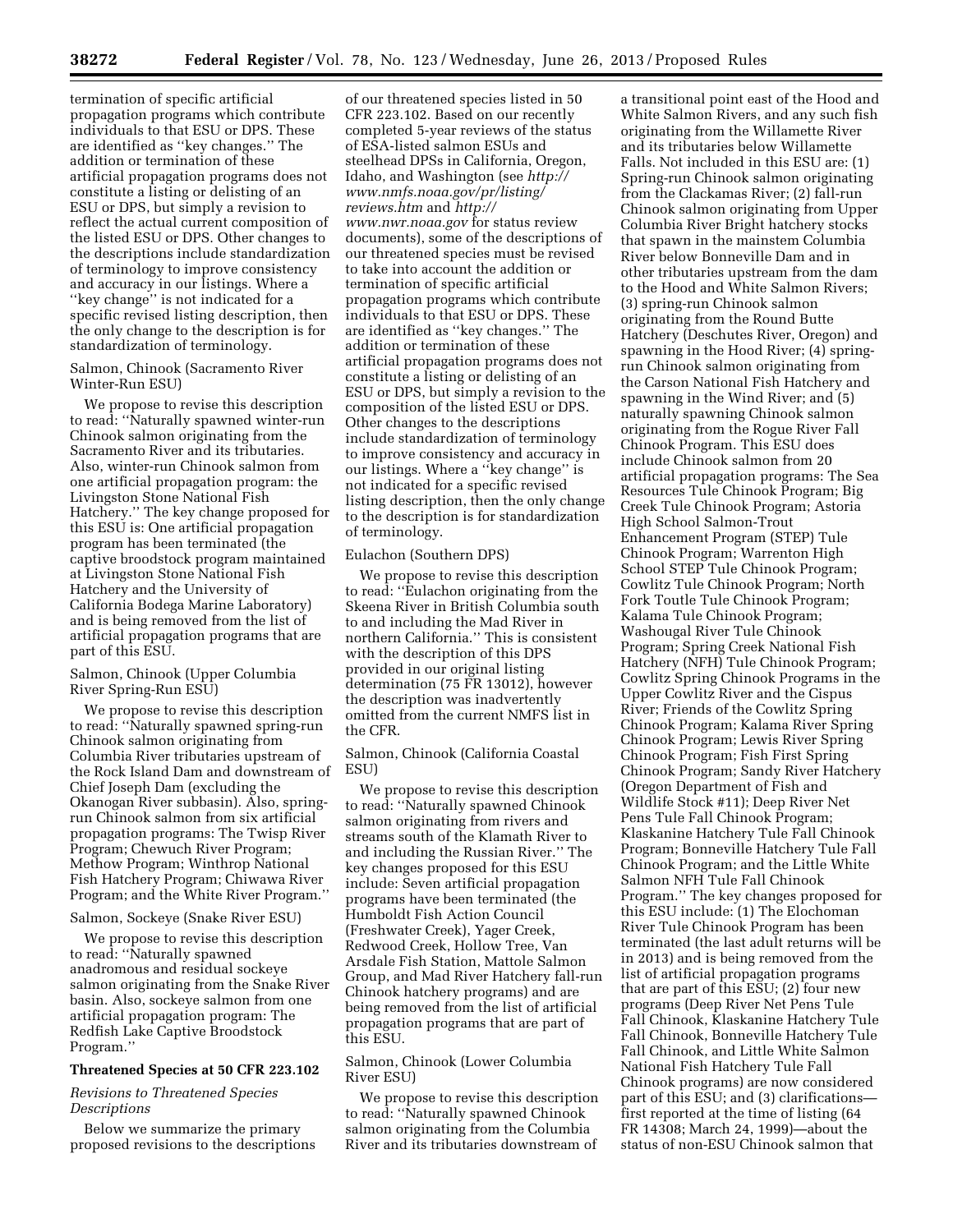are known to spawn within the range of the Lower Columbia River ESU.

### Salmon, Chinook (Puget Sound ESU)

We propose to revise this description to read: ''Naturally spawned Chinook salmon originating from rivers flowing into Puget Sound from the Elwha River (inclusive) eastward, including rivers in Hood Canal, South Sound, North Sound and the Strait of Georgia. Also, Chinook salmon from 27 artificial propagation programs: The Kendall Creek Hatchery Program; Marblemount Hatchery Program (spring yearlings, spring subyearlings, and summer-run); Harvey Creek Hatchery Program (summer-run and fall-run); Whitehorse Springs Pond Program; Wallace River Hatchery Program (yearlings and subyearlings); Tulalip Bay Program; Issaquah Hatchery Program; Soos Creek Hatchery Program; Icy Creek Hatchery Program; Keta Creek Hatchery Program; White River Hatchery Program; White Acclimation Pond Program; Hupp Springs Hatchery Program; Voights Creek Hatchery Program; Diru Creek Program; Clear Creek Program; Kalama Creek Program; George Adams Hatchery Program; Rick's Pond Hatchery Program; Hamma Hamma Hatchery Program; Dungeness/ Hurd Creek Hatchery Program; Elwha Channel Hatchery Program; and the Skookum Creek Hatchery Spring-run Program.'' The key changes proposed for this ESU include: (1) The Marblemount Hatchery fall Chinook program has been terminated (the last adult returns will be in 2013) and is being removed from the list of artificial propagation programs that are part of this ESU; and (2) two new programs (Skookum Creek Hatchery spring-run Chinook and Harvey Creek Hatchery fall-run Chinook) are now considered part of this ESU.

Salmon, Chinook (Snake River Fall-Run ESU)

We propose to revise this description to read: ''Naturally spawned fall-run Chinook salmon originating from the mainstem Snake River below Hells Canyon Dam and from the Tucannon River, Grande Ronde River, Imnaha River, Salmon River, and Clearwater River subbasins. Also, fall-run Chinook salmon from four artificial propagation programs: The Lyons Ferry Hatchery Program; Fall Chinook Acclimation Ponds Program; Nez Perce Tribal Hatchery Program; and the Oxbow Hatchery Program.''

Salmon, Chinook (Snake River Spring/ Summer-Run ESU)

We propose to revise this description to read: ''Naturally spawned spring/

summer-run Chinook salmon originating from the mainstem Snake River and the Tucannon River, Grande Ronde River, Imnaha River, and Salmon River subbasins. Also, spring/summerrun Chinook salmon from 11 artificial propagation programs: The Tucannon River Program; Lostine River Program; Catherine Creek Program; Lookingglass Hatchery Program; Upper Grande Ronde Program; Imnaha River Program; Big Sheep Creek Program; McCall Hatchery Program; Johnson Creek Artificial Propagation Enhancement Program; Pahsimeroi Hatchery Program; and the Sawtooth Hatchery Program.'' The key changes proposed for this ESU include: (1) Three artificial propagation programs (Lemhi River Captive Rearing Experiment Program, East Fork Captive Rearing Experiment Program, and West Fork Yankee Fork Captive Rearing Experiment Program) have been terminated (the last adult returns were in 2009) and are being removed from the list of programs that are part of this ESU; and (2) three captive broodstock programs (Tucannon River, Lostine River, and Catherine Creek) are transitioning to naturally returning fish but will remain as artificial propagation programs that are part of the ESU.

Salmon, Chinook (Upper Willamette River ESU)

We propose to revise this description to read: ''Naturally spawned spring-run Chinook salmon originating from the Clackamas River and from the Willamette River and its tributaries above Willamette Falls. Also, spring-run Chinook salmon from six artificial propagation programs: The McKenzie River Hatchery Program (Oregon Department of Fish and Wildlife (ODFW) Stock #23); Marion Forks Hatchery/North Fork Santiam River Program (ODFW Stock #21); South Santiam Hatchery Program (ODFW Stock #24) in the South Fork Santiam River and Mollala River; Willamette Hatchery Program (ODFW Stock #22); and the Clackamas Hatchery Program (ODFW Stock #19).'' The key changes proposed for this ESU include: (1) The South Santiam Hatchery Program (ODFW Stock #24) in the Calapooia River has been terminated (the last adult returns were in 2008) and is being removed from the list of artificial propagation programs that are part of this ESU; and (2) two hatchery stock identification numbers (ODFW Stocks #23 and #24) were incorrectly identified in the NMFS regulations and are now correctly assigned to the appropriate artificial propagation programs.

#### Salmon, Chum (Columbia River ESU)

We propose to revise this description to read: ''Naturally spawned chum salmon originating from the Columbia River and its tributaries in Washington and Oregon. Also, chum salmon from three artificial propagation programs: The Chinook River Program (Sea Resources Hatchery); Grays River Program; and the Washougal River Hatchery/Duncan Creek Hatchery Program.''

Salmon, Chum (Hood Canal Summer-Run ESU)

We propose to revise this description to read: ''Naturally spawned summerrun chum salmon originating from Hood Canal and its tributaries as well as from Olympic Peninsula rivers between Hood Canal and Dungeness Bay (inclusive). Also, summer-run chum salmon from four artificial propagation programs: The Hamma Hamma Fish Hatchery Program; Lilliwaup Creek Fish Hatchery Program; Tahuya River Program; and the Jimmycomelately Creek Fish Hatchery Program.'' The key changes proposed for this ESU include: (1) Four artificial propagation programs (Quilcene National Fish Hatchery, Big Beef Creek Fish Hatchery, Salmon Creek Fish Hatchery, and Chimacum Creek Fish Hatchery) have been terminated (the last adult returns were in 2008) and are being removed from the list of programs that are part of this ESU; and (2) the Union River program (originally part of a combined Union River/Tahuya River program) has been terminated leaving just the Tahuya River program as part of the ESU.

Salmon, Coho (Lower Columbia River ESU)

We propose to revise this description to read: ''Naturally spawned coho salmon originating from the Columbia River and its tributaries downstream from the Big White Salmon and Hood Rivers (inclusive) and any such fish originating from the Willamette River and its tributaries below Willamette Falls. Also, coho salmon from 23 artificial propagation programs: The Grays River Program; Sea Resources Hatchery Program; Peterson Coho Project; Big Creek Hatchery Program (Oregon Department of Fish and Wildlife (ODFW) Stock #13); Astoria High School Salmon-Trout Enhancement Program (STEP) Coho Program; Warrenton High School STEP Coho Program; Cathlamet High School Future Farmers of America Type-N Coho Program; Cowlitz Type-N Coho Program in the Upper and Lower Cowlitz Rivers; Cowlitz Game and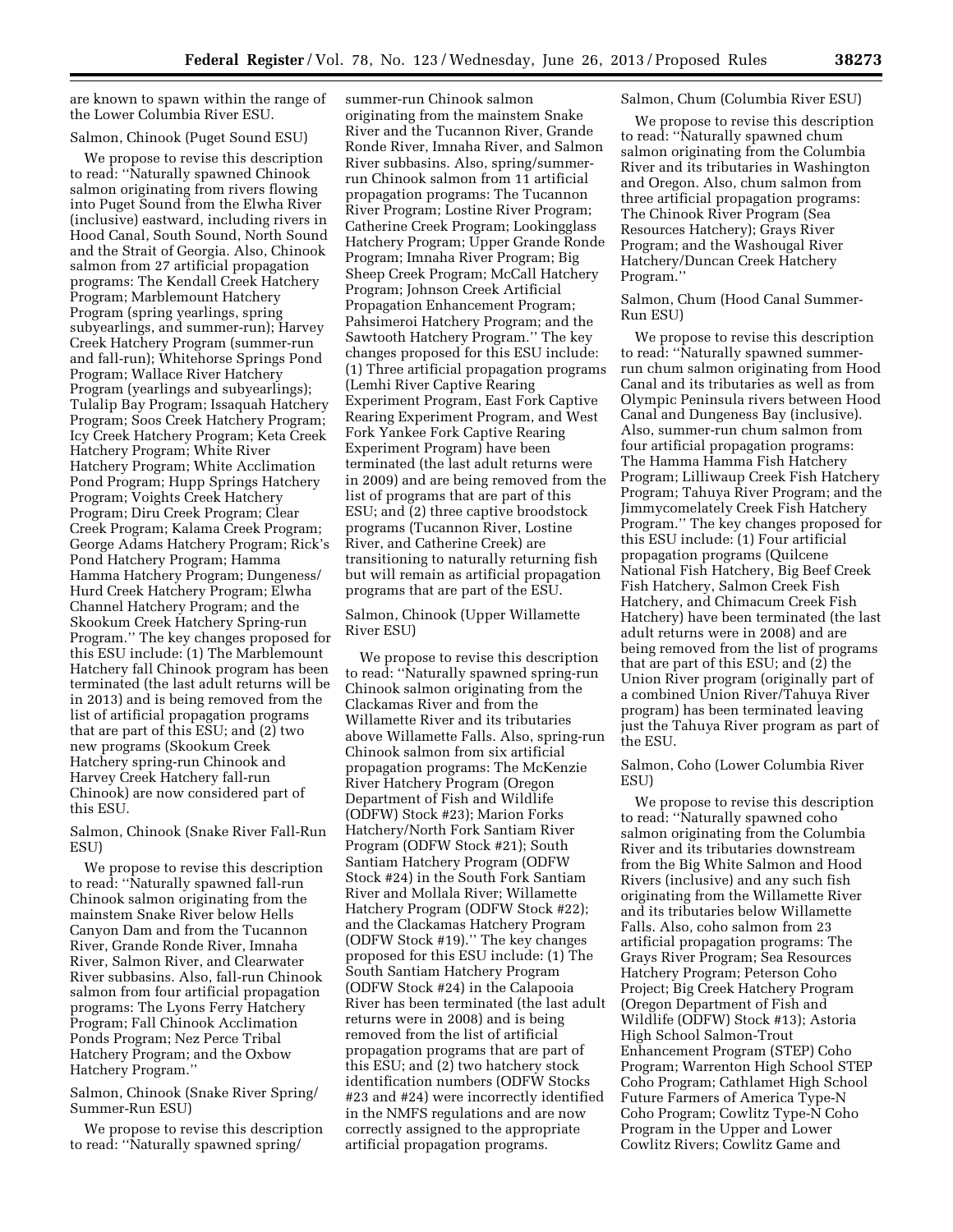Anglers Coho Program; Friends of the Cowlitz Coho Program; North Fork Toutle River Hatchery Program; Kalama River Type-N Coho Program; Kalama River Type-S Coho Program; Lewis River Type-N Coho Program; Lewis River Type-S Coho Program; Fish First Wild Coho Program; Fish First Type-N Coho Program; Syverson Project Type-N Coho Program; Washougal River Type-N Coho Program; Eagle Creek National Fish Hatchery Program; Sandy Hatchery Program (ODFW Stock #11); and the Bonneville/Cascade/Oxbow Complex (ODFW Stock #14) Hatchery Program.'' The key changes proposed for this ESU include: (1) The Elochoman Type-S and Type-N Coho programs have been terminated (the last adult returns were in 2010) and are being removed from the list of artificial propagation programs that are part of this ESU; and (2) one program (Washougal River Type-N Coho Program) was inadvertently omitted from the list of artificial propagation programs and is now being identified as part of this ESU.

# Salmon, Coho (Oregon Coast ESU)

We propose to revise this description to read: ''Naturally spawned coho salmon originating from coastal rivers south of the Columbia River and north of Cape Blanco. Also, coho salmon from one artificial propagation program: The Cow Creek Hatchery Program (Oregon Department of Fish and Wildlife Stock #18).'' The key change proposed for this ESU is a correction to the stock identification number for the Cow Creek Hatchery Program.

Steelhead (California Central Valley DPS)

We propose to revise this description to read: ''Naturally spawned anadromous *O. mykiss* (steelhead) originating below natural and manmade impassable barriers from the Sacramento and San Joaquin Rivers and their tributaries; excludes such fish originating from San Francisco and San Pablo Bays and their tributaries. This DPS does include steelhead from two artificial propagation programs: The Coleman National Fish Hatchery Program, and the Feather River Fish Hatchery Program.'' The key change proposed for this DPS involves identifying two artificial propagation programs that are part of this DPS (the Coleman National Fish Hatchery Program and the Feather River Fish Hatchery Program) that were identified in the **Federal Register** notice (71 FR 834; January 5, 2006) but were inadvertently omitted from the current NMFS List in the CFR.

# Steelhead (Central California Coast DPS)

We propose to revise this description to read: ''Naturally spawned anadromous *O. mykiss* (steelhead) originating below natural and manmade impassable barriers from the Russian River to and including Aptos Creek, and all drainages of San Francisco and San Pablo Bays eastward to Chips Island at the confluence of the Sacramento and San Joaquin rivers. Also, steelhead from two artificial propagation programs: The Don Clausen Fish Hatchery Program, and the Kingfisher Flat Hatchery Program (Monterey Bay Salmon and Trout Project).'' The key change proposed for this DPS involves identifying two artificial propagation programs that are part of this DPS (the Don Clausen Fish Hatchery Program, and the Kingfisher Flat Hatchery Program (Monterey Bay Salmon and Trout Project) that were identified in the **Federal Register** notice (71 FR 834; January 5, 2006) but were inadvertently omitted from the current NMFS List in the CFR.

## Steelhead (Lower Columbia River DPS)

We propose to revise this description to read: ''Naturally spawned anadromous *O. mykiss* (steelhead) originating below natural and manmade impassable barriers from rivers between the Cowlitz and Wind Rivers (inclusive) and the Willamette and Hood Rivers (inclusive); excludes such fish originating from the upper Willamette River basin above Willamette Falls. This DPS does include steelhead from seven artificial propagation programs: The Cowlitz Trout Hatchery Late Winter-run Program (Lower Cowlitz); Kalama River Wild Winter-run and Summer-run Programs; Clackamas Hatchery Late Winter-run Program (Oregon Department of Fish and Wildlife (ODFW) Stock #122); Sandy Hatchery Late Winter-run Program (ODFW Stock #11); Hood River Winter-run Program (ODFW Stock #50); and the Lewis River Wild Late-run Winter Steelhead Program.'' The key changes proposed for this DPS include identifying artificial propagation programs that are part of this DPS that were identified in the **Federal Register** notice (71 FR 834; January 5, 2006) but were inadvertently omitted from the current NMFS List in the CFR. Also, based on our recent 5 year review of ESA-listed salmonids (76 FR 50448; August 15, 2011), the following programs are now being included as part of this DPS: The Cowlitz Trout Hatchery Late Winter-run Program (Lower Cowlitz); Kalama River Wild Winter-run and Summer-run Programs; Clackamas Hatchery Late

Winter-run Program (Oregon Department of Fish and Wildlife (ODFW) Stock #122); Sandy Hatchery Late Winter-run Program (ODFW Stock #11); Hood River Winter-run Program (ODFW Stock #50); and the Lewis River Wild Late-run Winter Steelhead Program.

## Steelhead (Middle Columbia River DPS)

We propose to revise this description to read: ''Naturally spawned anadromous *O. mykiss* (steelhead) originating below natural and manmade impassable barriers from the Columbia River and its tributaries upstream of the Wind and Hood Rivers (exclusive) to and including the Yakima River; excludes such fish originating from the Snake River basin. This DPS does include steelhead from seven artificial propagation programs: The Touchet River Endemic Program; Yakima River Kelt Reconditioning Program (in Satus Creek, Toppenish Creek, Naches River, and Upper Yakima River); Umatilla River Program (Oregon Department of Fish and Wildlife (ODFW) Stock #91); and the Deschutes River Program (ODFW Stock #66). This DPS does not include steelhead that are designated as part of an experimental population.'' The key changes proposed for this DPS include identifying artificial propagation programs that are part of this DPS that were identified in the **Federal Register** notice (71 FR 834; January 5, 2006) but were inadvertently omitted from the current NMFS List in the CFR. Also, based on our recent 5 year review of ESA-listed salmonids (76 FR 50448; August 15, 2011), the following programs are now being included as part of this DPS: The Touchet River Endemic Program; Yakima River Kelt Reconditioning Program (in Satus Creek, Toppenish Creek, Naches River, and Upper Yakima River); Umatilla River Program (Oregon Department of Fish and Wildlife (ODFW) Stock #91); and the Deschutes River Program (ODFW Stock #66).

Steelhead (Middle Columbia River DPS– XN)

We recently designated a nonessential experimental population of Middle Columbia River steelhead (78 FR 2893, Jan. 15, 2013). We propose to add an entry for this experimental population onto the NMFS list to provide the public with a description of this experimental population, a citation to the **Federal Register** notice, and indicate ESA rules that apply to this population. We propose to add the description: ''Middle Columbia River steelhead only when, and at such times as, they are found above Butte Dam.''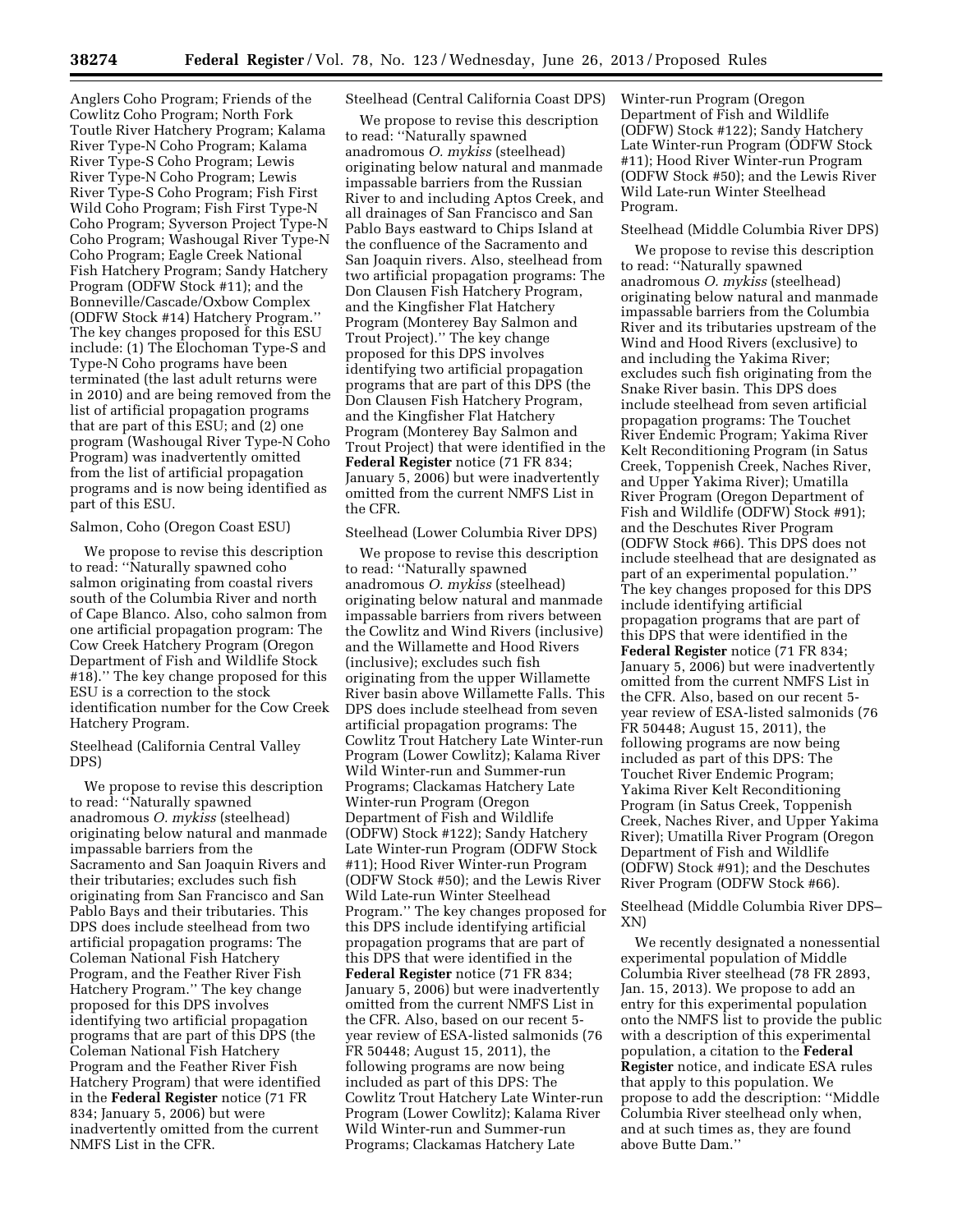### Steelhead (Puget Sound DPS)

We propose to revise this description to read: ''Naturally spawned anadromous *O. mykiss* (steelhead) originating below natural and manmade impassable barriers from rivers flowing into Puget Sound from the Elwha River (inclusive) eastward, including rivers in Hood Canal, South Sound, North Sound and the Strait of Georgia. Also, steelhead from six artificial propagation programs: The Green River Natural Program; White River Winter Steelhead Supplementation Program; Hood Canal Steelhead Supplementation Off-station Projects in the Dewatto, Skokomish, and Duckabush Rivers; and the Lower Elwha Fish Hatchery Wild Steelhead Recovery Program.'' The key changes proposed for this DPS include: (1) The Hamma Hamma River Hatchery program has been terminated (the last adult returns were in 2010) and is being removed from the list of artificial propagation programs that are part of this DPS; and (2) five new programs (the White River Winter Steelhead Supplementation Program, three Hood Canal Steelhead Supplementation off-station projects (Dewatto River, Skokomish River, and Duckabush River), and the Lower Elwha Fish Hatchery Wild Steelhead Recovery Program) are now considered part of this DPS.

#### Steelhead (Snake River Basin DPS)

We propose to revise this description to read: ''Naturally spawned anadromous *O. mykiss* (steelhead) originating below natural and manmade impassable barriers from the Snake River basin. Also, steelhead from six artificial propagation programs: The Tucannon River Program; Dworshak National Fish Hatchery Program; Lolo Creek Program; North Fork Clearwater Program; East Fork Salmon River Program; and the Little Sheep Creek/ Imnaha River Hatchery Program (Oregon Department of Fish and Wildlife Stock #29).'' The key changes proposed for this DPS include identifying artificial propagation programs that are part of this DPS that were identified in the **Federal Register** notice (71 FR 834; January 5, 2006) but were inadvertently omitted from the current NMFS List in the CFR. Also, based on our recent 5 year review of ESA-listed salmonids (76 FR 50448; August 15, 2011), the following programs are now being included as part of this DPS: The Tucannon River Program; Dworshak National Fish Hatchery Program; Lolo Creek Program; North Fork Clearwater Program; East Fork Salmon River Program; and the Little Sheep Creek/ Imnaha River Hatchery Program (Oregon Department of Fish and Wildlife Stock #29).

Steelhead (Upper Columbia River DPS)

We propose to revise this description to read: ''Naturally spawned anadromous *O. mykiss* (steelhead) originating below natural and manmade impassable barriers from the Columbia River and its tributaries upstream of the Yakima River to the U.S.-Canada border. Also, steelhead from six artificial propagation programs: The Wenatchee River Program; Wells Hatchery Program (in the Methow and Okanogan Rivers); Winthrop National Fish Hatchery Program; Omak Creek Program; and the Ringold Hatchery Program.''

# Steelhead (Upper Willamette River DPS)

We propose to revise this description to read: ''Naturally spawned anadromous winter-run *O. mykiss*  (steelhead) originating below natural and manmade impassable barriers from the Willamette River and its tributaries upstream of Willamette Falls to and including the Calapooia River.''

## **Correcting Amendments to Agency Regulations at 50 CFR Part 223**

During our review of the NMFS Lists we discovered minor errors in our regulations at 50 CFR 223, which specify the protections afforded under ESA section 4(d) to various threatened species. We are proposing to make the following revisions to correct these errors:

(1) We propose to correct the grammar in our regulations at 50 CFR 223.101(a) and 50 CFR 223.201(b)(1). In 50 CFR 223.101(a) we are replacing the word ''governing'' with ''govern'' and in 50 CFR 223.201(b)(1) we are removing the phrase '' in accordance with the'', which was added in error.

(2) Due to an oversight that occurred when we revised our NMFS List of threatened species in 2006 (71 FR 38270; July 6, 2006), our regulations at 50 CFR 223.203 incorrectly refer to the ''*Marine Mammals''* portion of our NMFS List at 50 CFR 223.102(a) when, instead, they should have referred to ''*Fishes''* at 50 CFR 223.102(c). However, as we have proposed to discontinue numbering species in the threatened lists and instead sort all threatened species in the table alphabetically, all future references to the numbered salmonid listings at 50 CFR 223.102(c) will be changed to reference the entire NMFS List at ''223.102.'' Furthermore, we propose to modify the text in 50 CFR 223.203 to clarify that the regulations are specific to threatened West Coast salmon ESUs and steelhead DPSs (of the genus

*Oncorhynchus*), and not applicable to other anadromous fishes (e.g., eulachon). Therefore, we propose to change the current language in the regulations from ''threatened species of salmonids listed'' to ''threatened West Coast salmon ESUs and steelhead DPSs (of the genus *Oncorhynchus*) listed'';

(3) Our regulations at 50 CFR 223.208 currently refer to corals listed as threatened at ''223.102(d)''; however, for the reasons previously described in this notice, we propose to discontinue numbering the species in our NMFS Lists, and therefore propose to change these regulations to refer to the entire NMFS List at ''223.102.'' Similarly, our regulations at 50 CFR 223.210 and 50 CFR 223.211 currently refer to the Southern DPS of North American green sturgeon listed at  $"223.102(c)(1)"$  and the Southern DPS of spotted seal listed at ''223.102(a)(3),'' respectively. We propose to change these regulations to refer to the entire threatened NMFS List at ''223.102.''

#### **References**

Copies of previous **Federal Register**  notices and related reference materials are available on the Internet at *[http://](http://www.nmfs.noaa.gov/pr/listing/reviews.htm) [www.nmfs.noaa.gov/pr/listing/](http://www.nmfs.noaa.gov/pr/listing/reviews.htm)  [reviews.htm,](http://www.nmfs.noaa.gov/pr/listing/reviews.htm) [http://www.nwr.noaa.gov,](http://www.nwr.noaa.gov)*  or upon request (see **FOR FURTHER INFORMATION CONTACT** section above).

#### **Classification**

# *Regulatory Flexibility Act (5 U.S.C. 601 et seq.) and Executive Order 13211*

This proposed rule simply updates sections 223 and 224 of the CFR with information that has already been approved or involves format changes, none of which could result in economic impacts. Therefore, the economic analysis requirements of the Regulatory Flexibility Act and Executive Order 12866 are not applicable.

### *Federalism*

In accordance with Executive Order 13132, we determined that this proposed rule does not have significant Federalism effects and that a Federalism assessment is not required. The proposed revisions may have some benefit to state and local resource agencies in that the ESA-listed species addressed in this rulemaking are more clearly and consistently described.

## *Civil Justice Reform*

The Department of Commerce has determined that this proposed rule does not unduly burden the judicial system and meets the requirements of sections 3(a) and 3(b)(2) of Executive Order 12988. In keeping with that Order, we are proposing revisions to our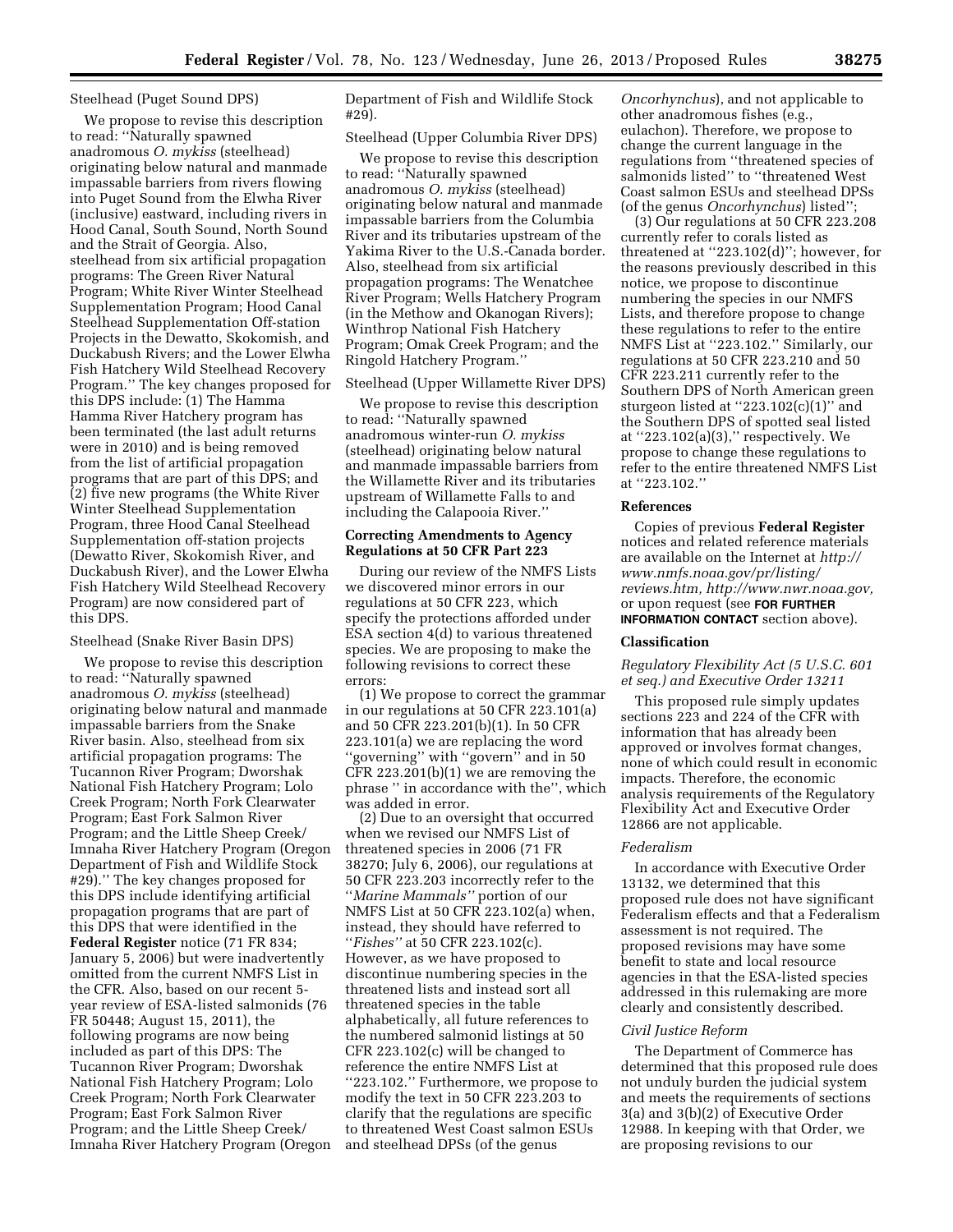descriptions of ESA-listed species that will improve the clarity and general draftsmanship of our regulations.

# *Paperwork Reduction Act of 1995 (44 U.S.C. 3501 et seq.)*

This proposed rule does not contain new or revised information collection requirements for which Office of Management and Budget (OMB) approval is required under the Paperwork Reduction Act. This proposed rule will not impose recordkeeping or reporting requirements on state or local governments, individuals, businesses, or organizations. Notwithstanding any other provision of the law, no person is required to respond to, nor shall any person be subject to a penalty for failure to comply with, a collection of information subject to the requirements of the PRA, unless that collection of information displays a currently valid OMB Control Number.

### *National Environmental Policy Act of 1969 (NEPA)*

This proposed rule clarifies and updates the descriptions of species under NMFS' jurisdiction that are currently listed as threatened or endangered under the ESA and thus primarily administrative in nature. As such, NMFS has determined this proposed rule is categorically excluded from further NEPA review by NOAA Administrative Order 216–6, paragraph 6.03c.3(i). No extraordinary circumstances concerning this action exist. Therefore, NMFS will not prepare an Environmental Assessment or Environmental Impacts statement for the rule.

## *Government-to-Government Relationship With Tribes*

Executive Order 13084 requires that if NMFS issues a regulation that significantly or uniquely affects the communities of Indian tribal governments and imposes substantial direct compliance costs on those communities, NMFS must consult with those governments or the Federal government must provide the funds necessary to pay the direct compliance costs incurred by the tribal governments. This proposed rule does not impose substantial direct compliance costs on Indian tribal governments or communities. Accordingly, the requirements of section 3(b) of E.O. 13084 do not apply to this final rule. Nonetheless, during our 5-year review of salmon and steelhead we solicited information from the tribes, met with several tribal governments and associated tribal

fisheries commissions, and provided the opportunity for all interested tribes to comment on the proposed changes to the species' status and descriptions and discuss any concerns they may have. We will continue to inform potentially affected tribal governments, solicit their input, and coordinate on future management actions pertaining to the listed species addressed in this proposed rule.

### **List of Subjects**

### *50 CFR Part 223*

Endangered and threatened species, Exports, Imports, Transportation.

### *50 CFR Part 224*

Administrative practice and procedure, Endangered and threatened species, Exports, Imports, Reporting and recordkeeping requirements, Transportation.

Dated: June 18, 2013.

# **Alan D. Risenhoover,**

*Director, Office of Sustainable Fisheries, performing the functions and duties of the Deputy Assistant Administrator for Regulatory Programs, National Marine Fisheries Service.* 

For the reasons set out in the preamble, 50 CFR part 223 is proposed to be amended as follows:

## **PART 223—THREATENED MARINE AND ANADROMOUS SPECIES**

■ 1. The authority citation for part 223 continues to read as follows:

**Authority:** 16 U.S.C. 1531–1543; subpart B, § 223.201–202 also issued under 16 U.S.C. 1361 *et seq.;* 16 U.S.C. 5503(d) for  $§ 223.206(\bar{d})(9).$ 

■ 2. Revise § 223.101 paragraph (a) to read as follows:

## **§ 223.101 Purpose and scope.**

(a) The regulations contained in this part identify the species under the jurisdiction of the Secretary of Commerce that have been determined to be threatened species pursuant to section 4(a) of the Act, and provide for the conservation of such species by establishing rules and procedures to govern activities involving the species. \* \* \* \* \*

■ 3. Revise § 223.102 to read as follows:

## **§ 223.102 Enumeration of threatened marine and anadromous species.**

(a) The table below identifies the species under the jurisdiction of the Secretary of Commerce that have been determined to be threatened pursuant to section 4(a) of the Act, as well as species treated as threatened because they are sufficiently similar in appearance to

threatened species, and experimental populations of threatened species.

(b) The columns entitled ''Common name," "Scientific name," and ''Description of listed entity'' define the species within the meaning of the Act. In the ''Common name'' column, experimental populations are identified as ''XE'' for essential populations or "XN" for nonessential populations. Species listed based on similarity of appearance are identified as ''S/A.'' Although a column for ''Common name'' is included, common names cannot be relied upon for identification of any specimen, because they may vary greatly in local usage. The ''Scientific name'' column provides the most recently accepted scientific name, relying to the extent practicable on the *International Code of Zoological Nomenclature.* In cases in which confusion might arise, a synonym(s) will be provided in parentheses. The ''Description of listed entity'' column identifies whether the listed entity comprises the entire species, a subspecies, or a distinct population segment (DPS) and provides a description for any DPSs. Unless otherwise indicated in the ''Description of listed entity'' column, all individual members of the listed entity and their progeny retain their listing status wherever found, including individuals in captivity. Information regarding the general range of the species, subspecies, or DPS may be found in the **Federal Register** notice cited in the ''Citation(s) for listing determination(s)'' column.

(c) The ''Citation(s) for listing determination(s)'' column provides reference to the **Federal Register**  notice(s) determining the species' status under the Act. The abbreviation ''(SPR)'' (significant portion of its range) after a citation indicates that the species was listed based on its status in a significant portion of its range. If a citation does not include the ''(SPR)'' notation, it means that the species was listed based on its status throughout its entire range. For ''(SPR)'' listings, a geographical description of the SPR may be found in the referenced **Federal Register** notice. The "(SPR)" notation serves an informational purpose only and does not imply any limitation on the application of the prohibitions or restrictions of the Act or implementing rules.

(d) The ''Critical habitat'' and ''ESA rules'' columns provide cross-references to other sections in this part and part 226. The term ''NA'' appearing in either of these columns indicates that there are no critical habitat designations or ESA rules for that species. However, all other applicable rules in parts 222 through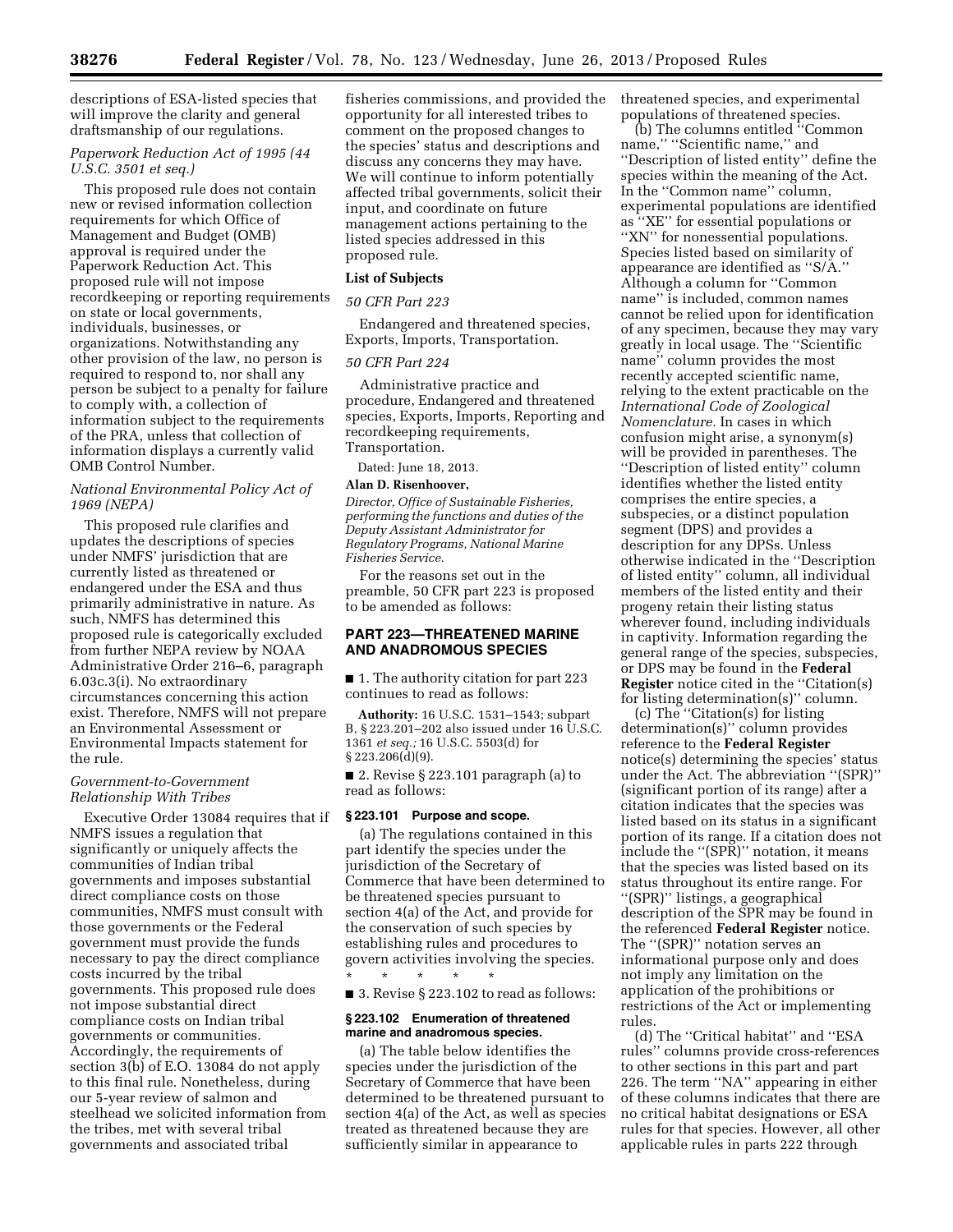226 and part 402 still apply to that species. Also, there may be other rules in this title that relate to such wildlife. The ''ESA rules'' column is not

intended to list all Federal, state, tribal, or local governmental regulations that may apply to the species.

(e) The threatened species under the jurisdiction of the Secretary of Commerce are:

| Species <sup>1</sup>                                            |                                                                 | Citation(s) for listing deter-                                                                                                                                                                                                                                                                                                                                                                                                                                                                                                                                                                                                                                                                                                                                                                                                                                                                                                                                                                                                                                                                                                                                                                                                                                                                                                                                                                                                                                                                                                                                                                                                                                                                                                                                                                                                                                                                                                                                                                                                                                                                                     | Critical                                                | <b>ESA</b> |                                 |
|-----------------------------------------------------------------|-----------------------------------------------------------------|--------------------------------------------------------------------------------------------------------------------------------------------------------------------------------------------------------------------------------------------------------------------------------------------------------------------------------------------------------------------------------------------------------------------------------------------------------------------------------------------------------------------------------------------------------------------------------------------------------------------------------------------------------------------------------------------------------------------------------------------------------------------------------------------------------------------------------------------------------------------------------------------------------------------------------------------------------------------------------------------------------------------------------------------------------------------------------------------------------------------------------------------------------------------------------------------------------------------------------------------------------------------------------------------------------------------------------------------------------------------------------------------------------------------------------------------------------------------------------------------------------------------------------------------------------------------------------------------------------------------------------------------------------------------------------------------------------------------------------------------------------------------------------------------------------------------------------------------------------------------------------------------------------------------------------------------------------------------------------------------------------------------------------------------------------------------------------------------------------------------|---------------------------------------------------------|------------|---------------------------------|
| Common name                                                     | Scientific name                                                 | Description of listed entity                                                                                                                                                                                                                                                                                                                                                                                                                                                                                                                                                                                                                                                                                                                                                                                                                                                                                                                                                                                                                                                                                                                                                                                                                                                                                                                                                                                                                                                                                                                                                                                                                                                                                                                                                                                                                                                                                                                                                                                                                                                                                       | mination(s)                                             | habitat    | rules                           |
| <b>Marine Mammals:</b><br>Sea lion, Steller (Eastern<br>DPS).   | Eumetopias jubatus                                              | Steller sea lions born in the wild east of 144° W. Long. Also, Steller<br>sea lions born in captivity whose mother was born in the wild east<br>of 144° W. Long., and progeny of these captives.                                                                                                                                                                                                                                                                                                                                                                                                                                                                                                                                                                                                                                                                                                                                                                                                                                                                                                                                                                                                                                                                                                                                                                                                                                                                                                                                                                                                                                                                                                                                                                                                                                                                                                                                                                                                                                                                                                                   | 55 FR 13488, Apr 10, 1990;<br>62 FR 24345, May 5, 1997. | 226.202    | 223.202.<br>226.202             |
| Seal, Arctic ringed                                             | Phoca (=Pusa) hispida<br>hispida.                               |                                                                                                                                                                                                                                                                                                                                                                                                                                                                                                                                                                                                                                                                                                                                                                                                                                                                                                                                                                                                                                                                                                                                                                                                                                                                                                                                                                                                                                                                                                                                                                                                                                                                                                                                                                                                                                                                                                                                                                                                                                                                                                                    | 77 FR 76706, Dec 28, 2012                               | NA         | <b>NA</b>                       |
| Seal, Baltic ringed                                             | Phoca (=Pusa) hispida<br>botnica.                               |                                                                                                                                                                                                                                                                                                                                                                                                                                                                                                                                                                                                                                                                                                                                                                                                                                                                                                                                                                                                                                                                                                                                                                                                                                                                                                                                                                                                                                                                                                                                                                                                                                                                                                                                                                                                                                                                                                                                                                                                                                                                                                                    | 77 FR 76706, Dec 28, 2012                               | NA         | NA                              |
| Seal, bearded (Beringia<br>DPS).                                | Erignathus barbatus nauticus                                    | Bearded seals originating from breeding areas in the Arctic Ocean<br>and adiacent seas in the Pacific Ocean between 145° E. Long.<br>(Novosibirskiye) and 130° W. Long., and east of 157° E. Long or<br>east of the Kamchatka Peninsula.                                                                                                                                                                                                                                                                                                                                                                                                                                                                                                                                                                                                                                                                                                                                                                                                                                                                                                                                                                                                                                                                                                                                                                                                                                                                                                                                                                                                                                                                                                                                                                                                                                                                                                                                                                                                                                                                           | 77 FR 76740, Dec 28, 2012                               | <b>NA</b>  | <b>NA</b>                       |
| Seal, bearded (Okhotsk<br>DPS).                                 | Erignathus barbatus nauticus                                    | Bearded seals originating from breeding areas in the Pacific Ocean<br>west of 157° E. Long. or west of the Kamchatka Peninsula.                                                                                                                                                                                                                                                                                                                                                                                                                                                                                                                                                                                                                                                                                                                                                                                                                                                                                                                                                                                                                                                                                                                                                                                                                                                                                                                                                                                                                                                                                                                                                                                                                                                                                                                                                                                                                                                                                                                                                                                    | 77 FR 76740, Dec 28, 2012                               | <b>NA</b>  | <b>NA</b>                       |
| Seal, Guadalupe fur<br>Seal, Okhotsk ringed                     | Arctocephalus townsendi<br>Phoca (=Pusa) hispida<br>ochotensis. |                                                                                                                                                                                                                                                                                                                                                                                                                                                                                                                                                                                                                                                                                                                                                                                                                                                                                                                                                                                                                                                                                                                                                                                                                                                                                                                                                                                                                                                                                                                                                                                                                                                                                                                                                                                                                                                                                                                                                                                                                                                                                                                    | 50 FR 51252, Dec 16, 1985<br>77 FR 76706, Dec 28, 2012  | NA<br>NA   | 223.201<br><b>NA</b>            |
| Seal, spotted (Southern<br>DPS).                                | Phoca largha                                                    | Spotted seals originating from breeding areas in the Pacific Ocean<br>south of 43° N. Lat.                                                                                                                                                                                                                                                                                                                                                                                                                                                                                                                                                                                                                                                                                                                                                                                                                                                                                                                                                                                                                                                                                                                                                                                                                                                                                                                                                                                                                                                                                                                                                                                                                                                                                                                                                                                                                                                                                                                                                                                                                         | 75 FR 65239, Oct 22, 2010                               | <b>NA</b>  | 223.211                         |
| Sea Turtles: <sup>2</sup><br>Sea turtle, green                  | Chelonia mydas                                                  | Entire species, except when listed as endangered under §224.101                                                                                                                                                                                                                                                                                                                                                                                                                                                                                                                                                                                                                                                                                                                                                                                                                                                                                                                                                                                                                                                                                                                                                                                                                                                                                                                                                                                                                                                                                                                                                                                                                                                                                                                                                                                                                                                                                                                                                                                                                                                    | 43 FR 32800, Jul 28, 1978                               | 226.208    | 223.205.<br>223.206.<br>223.207 |
| Sea turtle, loggerhead<br>(Northwest Atlantic<br>Ocean DPS)     | Caretta caretta                                                 | Loggerhead sea turtles originating from the Northwest Atlantic Ocean<br>west of 40° W. Long.                                                                                                                                                                                                                                                                                                                                                                                                                                                                                                                                                                                                                                                                                                                                                                                                                                                                                                                                                                                                                                                                                                                                                                                                                                                                                                                                                                                                                                                                                                                                                                                                                                                                                                                                                                                                                                                                                                                                                                                                                       | 76 FR 58868, Sep 22, 2011                               | NA         | 223.205,<br>223.206,<br>223.207 |
| Sea turtle, loggerhead<br>(South Atlantic Ocean<br>DPS)         | Caretta caretta                                                 | Loggerhead sea turtles originating from the South Atlantic Ocean west<br>of 20° E. Long. and east of 67° W. Long.                                                                                                                                                                                                                                                                                                                                                                                                                                                                                                                                                                                                                                                                                                                                                                                                                                                                                                                                                                                                                                                                                                                                                                                                                                                                                                                                                                                                                                                                                                                                                                                                                                                                                                                                                                                                                                                                                                                                                                                                  | 76 FR 58868, Sep 22, 2011                               | NA         | 223.205<br>223.206.<br>223.207  |
| Sea turtle, loggerhead<br>(Southeast Indo-Pacific<br>Ocean DPS) | Caretta caretta                                                 | Loggerhead sea turtles originating from the Southeast Indian Ocean<br>east of 80° E. Long. and from the South Pacific Ocean west of 141°<br>E. Long.                                                                                                                                                                                                                                                                                                                                                                                                                                                                                                                                                                                                                                                                                                                                                                                                                                                                                                                                                                                                                                                                                                                                                                                                                                                                                                                                                                                                                                                                                                                                                                                                                                                                                                                                                                                                                                                                                                                                                               | 76 FR 58868, Sep 22, 2011                               | <b>NA</b>  | 223.205.<br>223.206<br>223.207  |
| Sea turtle, loggerhead<br>(Southwest Indian<br>Ocean DPS)       | Caretta caretta                                                 | Loggerhead sea turtles originating from the Southwest Indian Ocean<br>west of 80° E. Long., and east of 20° E. Long.                                                                                                                                                                                                                                                                                                                                                                                                                                                                                                                                                                                                                                                                                                                                                                                                                                                                                                                                                                                                                                                                                                                                                                                                                                                                                                                                                                                                                                                                                                                                                                                                                                                                                                                                                                                                                                                                                                                                                                                               | 76 FR 58868, Sep 22, 2011                               | NA         | 223.205.<br>223.206.<br>223.207 |
| Sea turtle, olive ridley                                        | Lepidochelys olivacea                                           | Entire species, except when listed as endangered under §224.101                                                                                                                                                                                                                                                                                                                                                                                                                                                                                                                                                                                                                                                                                                                                                                                                                                                                                                                                                                                                                                                                                                                                                                                                                                                                                                                                                                                                                                                                                                                                                                                                                                                                                                                                                                                                                                                                                                                                                                                                                                                    | 43 FR 32800, Jul 28, 1978                               | <b>NA</b>  | 223.205,<br>223.206,<br>223.207 |
| Fishes:<br>Eulachon (Southern DPS)                              | Thaleichthys pacificus                                          | Eulachon originating from the Skeena River in British Columbia south<br>to and including the Mad River in northern California.                                                                                                                                                                                                                                                                                                                                                                                                                                                                                                                                                                                                                                                                                                                                                                                                                                                                                                                                                                                                                                                                                                                                                                                                                                                                                                                                                                                                                                                                                                                                                                                                                                                                                                                                                                                                                                                                                                                                                                                     | 75 FR 13012, Mar 18, 2010                               | 226.222    | NA                              |
| Rockfish, canary (Puget<br>Sound/Georgia Basin<br>DPS).         | Sebastes pinniger                                               | Canary rockfish originating from Puget Sound and the Georgia Basin                                                                                                                                                                                                                                                                                                                                                                                                                                                                                                                                                                                                                                                                                                                                                                                                                                                                                                                                                                                                                                                                                                                                                                                                                                                                                                                                                                                                                                                                                                                                                                                                                                                                                                                                                                                                                                                                                                                                                                                                                                                 | 75 FR 22276, Apr 28, 2010                               | NA         | <b>NA</b>                       |
| Rockfish, yelloweye<br>(Puget Sound/Georgia<br>Basin DPS).      | Sebastes ruberrimus                                             | Yelloweye rockfish originating from Puget Sound and the Georgia<br>Basin.                                                                                                                                                                                                                                                                                                                                                                                                                                                                                                                                                                                                                                                                                                                                                                                                                                                                                                                                                                                                                                                                                                                                                                                                                                                                                                                                                                                                                                                                                                                                                                                                                                                                                                                                                                                                                                                                                                                                                                                                                                          | 75 FR 22276, Apr 28, 2010                               | <b>NA</b>  | NA                              |
| Salmon, Chinook (Cali-<br>fornia Coastal ESU).                  | Oncorhynchus tshawytscha                                        | Naturally spawned Chinook salmon originating from rivers and<br>streams south of the Klamath River to and including the Russian<br>River.                                                                                                                                                                                                                                                                                                                                                                                                                                                                                                                                                                                                                                                                                                                                                                                                                                                                                                                                                                                                                                                                                                                                                                                                                                                                                                                                                                                                                                                                                                                                                                                                                                                                                                                                                                                                                                                                                                                                                                          | 70 FR 37160, Jun 28, 2005                               | 226.211    | 223.203                         |
| Salmon, Chinook (Central<br>Valley spring-run ESU).             | Oncorhynchus tshawytscha                                        | Naturally spawned spring-run Chinook salmon originating from the<br>Sacramento River and its tributaries. Also, spring-run Chinook salm-<br>on from the Feather River Hatchery spring-run Chinook Program.                                                                                                                                                                                                                                                                                                                                                                                                                                                                                                                                                                                                                                                                                                                                                                                                                                                                                                                                                                                                                                                                                                                                                                                                                                                                                                                                                                                                                                                                                                                                                                                                                                                                                                                                                                                                                                                                                                         | 70 FR 37160, Jun 28, 2005                               | 226.211    | 223.203                         |
| Salmon, Chinook (Lower<br>Columbia River ESU)                   | Oncorhynchus tshawytscha                                        | Naturally spawned Chinook salmon originating from the Columbia<br>River and its tributaries downstream of a transitional point east of<br>the Hood and White Salmon Rivers, and any such fish originating<br>from the Willamette River and its tributaries below Willamette Falls.<br>Not included in this DPS are: (1) Spring-run Chinook salmon origi-<br>nating from the Clackamas River; (2) fall-run Chinook salmon origi-<br>nating from Upper Columbia River Bright hatchery stocks, that<br>spawn in the mainstem Columbia River below Bonneville Dam and<br>in other tributaries upstream from the dam to the Hood and White<br>Salmon Rivers; (3) spring-run Chinook salmon originating from the<br>Round Butte Hatchery (Deschutes River, Oregon) and spawning in<br>the Hood River; (4) spring-run Chinook salmon originating from the<br>Carson National Fish hatchery and spawning in the Wind River; and<br>(5) naturally spawning Chinook salmon originating from the Rogue<br>River Fall Chinook Program. This DPS does include Chinook salm-<br>on from 20 artificial propagation programs: The Sea Resources<br>Tule Chinook Program; Big Creek Tule Chinook Program; Astoria<br>High School Salmon-Trout Enhancement Program (STEP) Tule Chi-<br>nook Program; Warrenton High School STEP Tule Chinook Pro-<br>gram; Cowlitz Tule Chinook Program; North Fork Toutle Tule Chi-<br>nook Program; Kalama Tule Chinook Program; Washougal River<br>Tule Chinook Program; Spring Creek National Fish Hatchery (NFH)<br>Tule Chinook Program; Cowlitz Spring Chinook Program in the<br>Upper Cowlitz River and the Cispus River; Friends of the Cowlitz<br>Spring Chinook Program; Kalama River Spring Chinook Program;<br>Lewis River Spring Chinook Program; Fish First Spring Chinook<br>Program; Sandy River Hatchery (Oregon Department of Fish and<br>Wildlife Stock #11); Deep River Net Pens Tule Fall Chinook Pro-<br>gram; Klaskanine Hatchery Tule Fall Chinook Program; Bonneville<br>Hatchery Tule Fall Chinook Program; and the Little White Salmon<br>NFH Tule Fall Chinook Program. | 70 FR 37160, Jun 28, 2005                               | 226.212    | 223.203                         |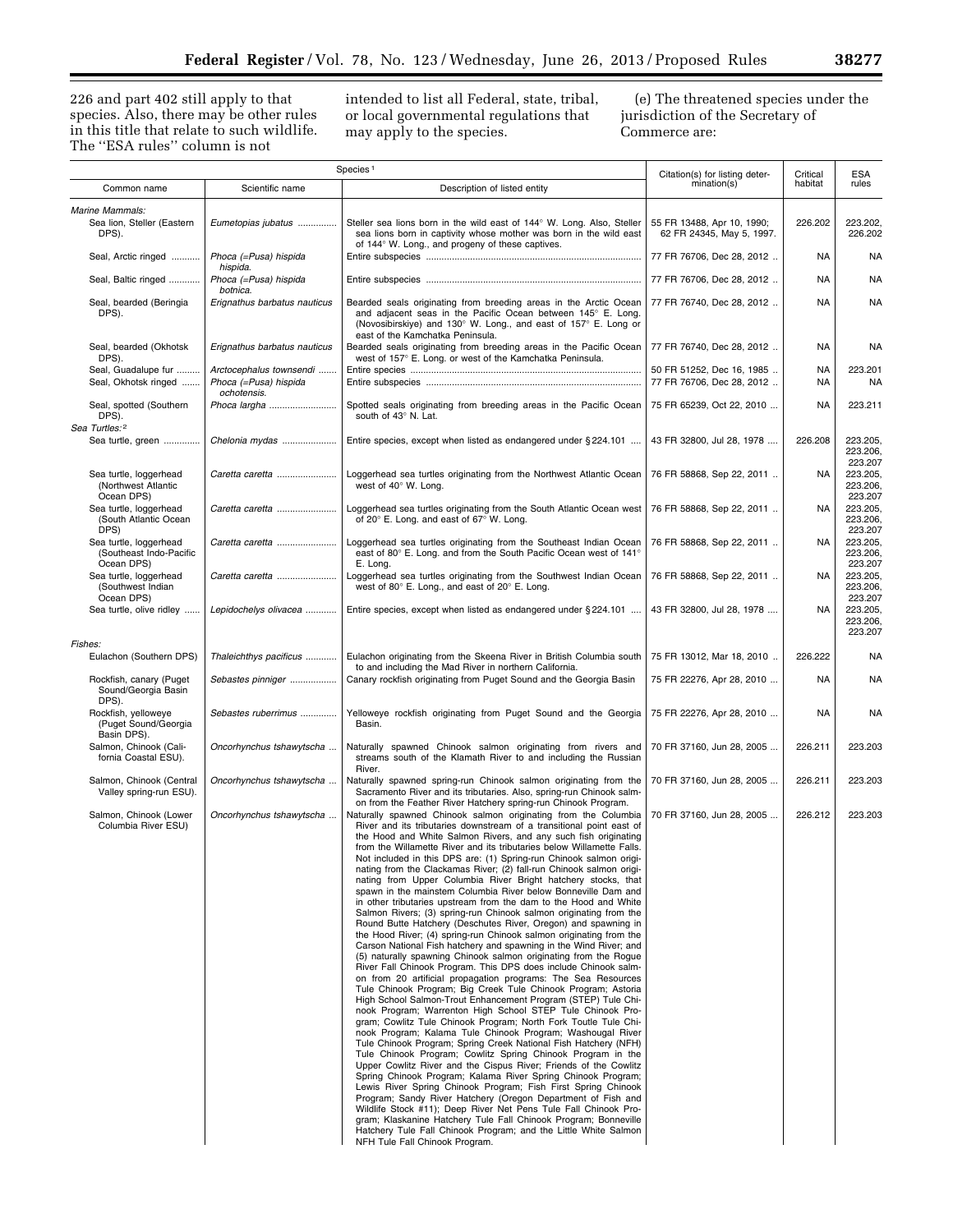$\equiv$ 

 $\equiv$ 

|                                                                       | Species <sup>1</sup>     |                                                                                                                                                                                                                                                                                                                                                                                                                                                                                                                                                                                                                                                                                                                                                                                                                                                                                                                                                                                                                                                                                                                                                                                                                                                                                                                                                                                                 |                                               | Critical | <b>ESA</b> |
|-----------------------------------------------------------------------|--------------------------|-------------------------------------------------------------------------------------------------------------------------------------------------------------------------------------------------------------------------------------------------------------------------------------------------------------------------------------------------------------------------------------------------------------------------------------------------------------------------------------------------------------------------------------------------------------------------------------------------------------------------------------------------------------------------------------------------------------------------------------------------------------------------------------------------------------------------------------------------------------------------------------------------------------------------------------------------------------------------------------------------------------------------------------------------------------------------------------------------------------------------------------------------------------------------------------------------------------------------------------------------------------------------------------------------------------------------------------------------------------------------------------------------|-----------------------------------------------|----------|------------|
| Common name                                                           | Scientific name          | Description of listed entity                                                                                                                                                                                                                                                                                                                                                                                                                                                                                                                                                                                                                                                                                                                                                                                                                                                                                                                                                                                                                                                                                                                                                                                                                                                                                                                                                                    | Citation(s) for listing deter-<br>mination(s) | habitat  | rules      |
| Salmon, Chinook (Puget<br>Sound ESU).                                 | Oncorhynchus tshawytscha | Naturally spawned Chinook salmon originating from rivers flowing into<br>Puget Sound from the Elwha River (inclusive) eastward, including<br>rivers in Hood Canal, South Sound, North Sound and the Strait of<br>Georgia. Also, Chinook salmon from 27 artificial propagation pro-<br>grams: The Kendall Creek Hatchery Program; Marblemount Hatch-<br>ery Program (spring yearlings, spring subyearlings, and summer-<br>run); Harvey Creek Hatchery Program (summer-run and fall-run);<br>Whitehorse Springs Pond Program; Wallace River Hatchery Pro-<br>gram (yearlings and subyearlings); Tulalip Bay Program; Issaquah<br>Hatchery Program; Soos Creek Hatchery Program; Icy Creek<br>Hatchery Program; Keta Creek Hatchery Program; White River<br>Hatchery Program; White Acclimation Pond Program; Hupp Springs<br>Hatchery Program; Voights Creek Hatchery Program; Diru Creek<br>Program; Clear Creek Program; Kalama Creek Program; George<br>Adams Hatchery Program; Rick's Pond Hatchery Program; Hamma<br>Hamma Hatchery Program; Dungeness/Hurd Creek Hatchery Pro-<br>gram; Elwha Channel Hatchery Program; and the Skookum Creek<br>Hatchery Spring-run Program.                                                                                                                                                                                                              | 70 FR 37160, Jun 28, 2005                     | 226.212  | 223.203    |
| Salmon, Chinook (Snake<br>River fall-run ESU).                        | Oncorhynchus tshawytscha | Naturally spawned fall-run Chinook salmon originating from the<br>mainstem Snake River below Hells Canyon Dam and from the<br>Tucannon River, Grande Ronde River, Imnaha River, Salmon River,<br>and Clearwater River subbasins. Also, fall-run Chinook salmon from<br>four artificial propagation programs: The Lyons Ferry Hatchery Pro-<br>gram; Fall Chinook Acclimation Ponds Program; Nez Perce Tribal<br>Hatchery Program; and the Oxbow Hatchery Program.                                                                                                                                                                                                                                                                                                                                                                                                                                                                                                                                                                                                                                                                                                                                                                                                                                                                                                                               | 70 FR 37160, Jun 28, 2005                     | 226.205  | 223.203    |
| Salmon, Chinook (Snake)<br>River spring/summer-<br>run ESU).          | Oncorhynchus tshawytscha | Naturally spawned spring/summer-run Chinook salmon originating<br>from the mainstem Snake River and the Tucannon River, Grande<br>Ronde River, Imnaha River, and Salmon River subbasins. Also,<br>spring/summer-run Chinook salmon from 11 artificial propagation<br>programs: The Tucannon River Program; Lostine River Program;<br>Catherine Creek Program; Lookingglass Hatchery Program; Upper<br>Grande Ronde Program; Imnaha River Program; Big Sheep Creek<br>Program; McCall Hatchery Program; Johnson Creek Artificial Propa-<br>gation Enhancement Program; Pahsimeroi Hatchery Program; and<br>the Sawtooth Hatchery Program.                                                                                                                                                                                                                                                                                                                                                                                                                                                                                                                                                                                                                                                                                                                                                        | 70 FR 37160, Jun 28, 2005                     | 226.205  | 223.203    |
| Salmon, Chinook (Upper<br>Willamette River ESU).                      | Oncorhynchus tshawytscha | Naturally spawned spring-run Chinook salmon originating from the<br>Clackamas River and from the Willamette River and its tributaries<br>above Willamette Falls. Also, spring-run Chinook salmon from six<br>artificial propagation programs: The McKenzie River Hatchery Pro-<br>gram (Oregon Department of Fish and Wildlife (ODFW) Stock #23);<br>Marion Forks Hatchery/North Fork Santiam River Program (ODFW<br>Stock #21); South Santiam Hatchery Program (ODFW Stock #24) in<br>the South Fork Santiam River and Mollala River; Willamette Hatch-<br>ery Program (ODFW Stock #22); and the Clackamas Hatchery Pro-<br>gram (ODFW Stock #19).                                                                                                                                                                                                                                                                                                                                                                                                                                                                                                                                                                                                                                                                                                                                             | 70 FR 37160, Jun 28, 2005                     | 226.212  | 223.203    |
| Salmon, chum (Columbia<br>River ESU).                                 | Oncorhynchus keta        | Naturally spawned chum salmon originating from the Columbia River<br>and its tributaries in Washington and Oregon. Also, chum salmon<br>from three artificial propagation programs: The Chinook River Pro-<br>gram (Sea Resources Hatchery); Grays River Program; and the<br>Washougal River Hatchery/Duncan Creek Hatchery Program.                                                                                                                                                                                                                                                                                                                                                                                                                                                                                                                                                                                                                                                                                                                                                                                                                                                                                                                                                                                                                                                            | 70 FR 37160, Jun 28, 2005                     | 226.212  | 223.203    |
| Salmon, chum (Hood<br>Canal summer-run<br>ESU).                       | Oncorhynchus keta        | Naturally spawned summer-run chum salmon originating from Hood<br>Canal and its tributaries as well as from Olympic Peninsula rivers<br>between Hood Canal and Dungeness Bay (inclusive). Also, sum-<br>mer-run chum salmon from four artificial propagation programs: The<br>Hamma Hamma Fish Hatchery Program; Lilliwaup Creek Fish<br>Hatchery Program; Tahuya River Program; and<br>the<br>Jimmycomelately Creek Fish Hatchery Program.                                                                                                                                                                                                                                                                                                                                                                                                                                                                                                                                                                                                                                                                                                                                                                                                                                                                                                                                                     | 70 FR 37160, Jun 28, 2005                     | 226.212  | 223,203    |
| Salmon, coho (Lower Co-<br>lumbia River ESU).                         | Oncorhynchus kisutch     | Naturally spawned coho salmon originating from the Columbia River<br>and its tributaries downstream from the Big White Salmon and<br>Hood Rivers (inclusive) and any such fish originating from the Wil-<br>lamette River and its tributaries below Willamette Falls. Also, coho<br>salmon from 23 artificial propagation programs: The Grays River<br>Program; Sea Resources Hatchery Program; Peterson Coho<br>Project; Big Creek Hatchery Program (Oregon Department of Fish<br>and Wildlife (ODFW) Stock #13); Astoria High School Salmon-Trout<br>Enhancement Program (STEP) Coho Program; Warrenton High<br>School STEP Coho Program; Cathlamet High School Future Farm-<br>ers of America Type-N Coho Program; Cowlitz Type-N Coho Pro-<br>gram in the Upper and Lower Cowlitz Rivers; Cowlitz Game and<br>Anglers Coho Program; Friends of the Cowlitz Coho Program;<br>North Fork Toutle River Hatchery Program; Kalama River Type-N<br>Coho Program; Kalama River Type-S Coho Program; Lewis River<br>Type-N Coho Program; Lewis River Type-S Coho Program; Fish<br>First Wild Coho Program; Fish First Type-N Coho Program;<br>Syverson Project Type-N Coho Program; Washougal River Type-N<br>Coho Program; Eagle Creek National Fish Hatchery Program;<br>Sandy Hatchery Program (ODFW Stock #11); and the Bonneville/<br>Cascade/Oxbow Complex (ODFW Stock #14) Hatchery Program. | 70 FR 37160, Jun 28, 2005                     | NA       | 223.203    |
| Salmon, coho (Oregon<br>Coast ESU).                                   | Oncorhynchus kisutch     | Naturally spawned coho salmon originating from coastal rivers south<br>of the Columbia River and north of Cape Blanco. Also, coho salmon<br>from one artificial propagation program: The Cow Creek Hatchery<br>Program (Oregon Department of Fish and Wildlife Stock #18).                                                                                                                                                                                                                                                                                                                                                                                                                                                                                                                                                                                                                                                                                                                                                                                                                                                                                                                                                                                                                                                                                                                      | 76 FR 35755, Jun 20, 2011                     | 226.212  | 223.203    |
| Salmon, coho (Southern<br>Oregon/Northern Cali-<br>fornia Coast ESU). | Oncorhynchus kisutch     | Naturally spawned coho salmon originating from coastal streams and<br>rivers between Cape Blanco, Oregon and Punta Gorda, California.<br>Also, coho salmon from three artificial propagation programs: The<br>Cole Rivers Hatchery Program (ODFW Stock # 52); Trinity River<br>Hatchery Program; and the Iron Gate Hatchery Program.                                                                                                                                                                                                                                                                                                                                                                                                                                                                                                                                                                                                                                                                                                                                                                                                                                                                                                                                                                                                                                                            | 70 FR 37160, Jun 28, 2005                     | 226.210  | 223.203    |
| Salmon, sockeye (Ozette<br>Lake ESU).                                 | Oncorhynchus nerka       | Naturally spawned sockeye salmon originating from the Ozette River<br>and Ozette Lake and its tributaries. Also, sockeye salmon from two<br>artificial propagation programs: The Umbrella Creek Hatchery Pro-<br>gram; and the Big River Hatchery Program.                                                                                                                                                                                                                                                                                                                                                                                                                                                                                                                                                                                                                                                                                                                                                                                                                                                                                                                                                                                                                                                                                                                                      | 70 FR 37160, Jun 28, 2005                     | 226.212  | 223.203    |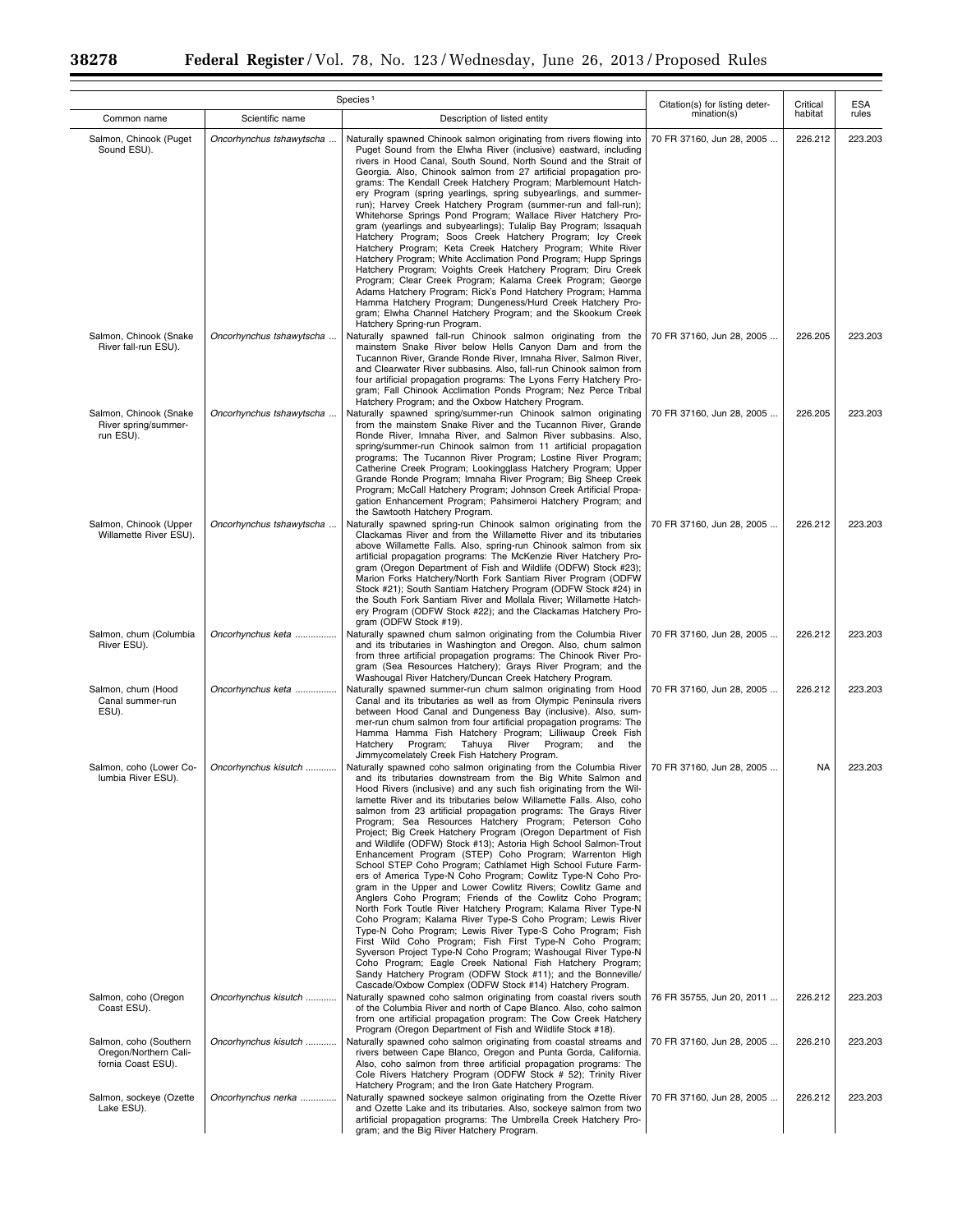|                                                                                              |                                                       | Species <sup>1</sup>                                                                                                                                                                                                                                                                                                                                                                                                                                                                                                                                                                                                                                                                                                                                                                                                                            | Citation(s) for listing deter-                                                              | Critical           | ESA                 |
|----------------------------------------------------------------------------------------------|-------------------------------------------------------|-------------------------------------------------------------------------------------------------------------------------------------------------------------------------------------------------------------------------------------------------------------------------------------------------------------------------------------------------------------------------------------------------------------------------------------------------------------------------------------------------------------------------------------------------------------------------------------------------------------------------------------------------------------------------------------------------------------------------------------------------------------------------------------------------------------------------------------------------|---------------------------------------------------------------------------------------------|--------------------|---------------------|
| Common name                                                                                  | Scientific name                                       | Description of listed entity                                                                                                                                                                                                                                                                                                                                                                                                                                                                                                                                                                                                                                                                                                                                                                                                                    | mination(s)                                                                                 | habitat            | rules               |
| Steelhead (California Cen-<br>tral Valley DPS).                                              | Oncorhynchus mykiss                                   | Naturally spawned anadromous O. mykiss (steelhead) originating<br>below natural and manmade impassable barriers from the Sac-<br>ramento and San Joaquin Rivers and their tributaries; excludes<br>such fish originating from San Francisco and San Pablo Bays and<br>their tributaries. This DPS does include steelhead from two artificial<br>propagation programs: The Coleman National Fish Hatchery Pro-<br>gram, and the Feather River Fish Hatchery Program.                                                                                                                                                                                                                                                                                                                                                                             | 71 FR 834, Jan 5, 2006                                                                      | 226.211            | 223.203             |
| Steelhead (Central Cali-<br>fornia Coast DPS).                                               | Oncorhynchus mykiss                                   | Naturally spawned anadromous O. mykiss (steelhead) originating<br>below natural and manmade impassable barriers from the Russian<br>River to and including Aptos Creek, and all drainages of San Fran-<br>cisco and San Pablo Bays eastward to Chipps Island at the con-<br>fluence of the Sacramento and San Joaquin rivers. Also, steelhead<br>from two artificial propagation programs: The Don Clausen Fish<br>Hatchery Program, and the Kingfisher Flat Hatchery Program (Mon-<br>terey Bay Salmon and Trout Project).                                                                                                                                                                                                                                                                                                                     | 71 FR 834, Jan 5, 2006                                                                      | 226.211            | 223.203             |
| Steelhead (Lower Colum-<br>bia River DPS).                                                   | Oncorhynchus mykiss                                   | Naturally spawned anadromous O. mykiss (steelhead) originating<br>below natural and manmade impassable barriers from rivers be-<br>tween the Cowlitz and Wind Rivers (inclusive) and the Willamette<br>and Hood Rivers (inclusive); excludes such fish originating from the<br>upper Willamette River basin above Willamette Falls. This DPS<br>does include steelhead from seven artificial propagation programs:<br>The Cowlitz Trout Hatchery Late Winter-run Program (Lower Cow-<br>litz); Kalama River Wild Winter-run and Summer-run Programs;<br>Clackamas Hatchery Late Winter-run Program (Oregon Department<br>of Fish and Wildlife (ODFW) Stock #122); Sandy Hatchery Late<br>Winter-run Program (ODFW Stock #11); Hood River Winter-run<br>Program (ODFW Stock #50); and the Lewis River Wild Late-run<br>Winter Steelhead Program. | 71 FR 834, Jan 5, 2006                                                                      | 226.212            | 223.203             |
| Steelhead (Middle Colum-<br>bia River DPS).                                                  | Oncorhynchus mykiss                                   | Naturally spawned anadromous O. mykiss (steelhead) originating<br>below natural and manmade impassable barriers from the Columbia<br>River and its tributaries upstream of the Wind and Hood Rivers (ex-<br>clusive) to and including the Yakima River; excludes such fish origi-<br>nating from the Snake River basin. This DPS does include<br>steelhead from seven artificial propagation programs: The Touchet<br>River Endemic Program; Yakima River Kelt Reconditioning Program<br>(in Satus Creek, Toppenish Creek, Naches River, and Upper Yak-<br>ima River); Umatilla River Program (Oregon Department of Fish<br>and Wildlife (ODFW) Stock #91); and the Deschutes River Program<br>(ODFW Stock #66). This DPS does not include steelhead that are<br>designated as part of an experimental population.                              | 71 FR 834, Jan 5, 2006                                                                      | 226.212            | 223.203             |
| Steelhead (Middle Colum-<br>bia River DPS-XN).                                               | Oncorhynchus mykiss                                   | Middle Columbia River steelhead only when, and at such times as,<br>they are found above Round Butte Dam.                                                                                                                                                                                                                                                                                                                                                                                                                                                                                                                                                                                                                                                                                                                                       | 78 FR 2893, Jan. 15, 2013                                                                   | N/A                | 223.301             |
| Steelhead (Northern Cali-<br>fornia DPS).                                                    | Oncorhynchus mykiss                                   | Naturally spawned anadromous O. mykiss (steelhead) originating<br>below natural and manmade impassable barriers in California<br>coastal river basins from Redwood Creek to and including the<br>Gualala River.                                                                                                                                                                                                                                                                                                                                                                                                                                                                                                                                                                                                                                 | 71 FR 834, Jan 5, 2006                                                                      | 226.211            | 223.203             |
| Steelhead (Puget Sound<br>DPS).                                                              | Oncorhynchus mykiss                                   | Naturally spawned anadromous O. mykiss (steelhead) originating<br>below natural and manmade impassable barriers from rivers flowing<br>into Puget Sound from the Elwha River (inclusive) eastward, includ-<br>ing rivers in Hood Canal, South Sound, North Sound and the Strait<br>of Georgia. Also, steelhead from six artificial propagation programs:<br>The Green River Natural Program; White River Winter Steelhead<br>Supplementation Program; Hood Canal Steelhead Supplementation<br>Off-station Projects in the Dewatto, Skokomish, and Duckabush<br>Rivers; and the Lower Elwha Fish Hatchery Wild Steelhead Recov-<br>ery Program.                                                                                                                                                                                                  | 72 FR 26722, May 11, 2007                                                                   | <b>NA</b>          | 223.203             |
| Steelhead (Snake River<br>Basin DPS).                                                        | Oncorhynchus mykiss                                   | Naturally spawned anadromous O. mykiss (steelhead) originating<br>below natural and manmade impassable barriers from the Snake<br>River basin. Also, steelhead from six artificial propagation pro-<br>grams: The Tucannon River Program; Dworshak National Fish<br>Hatchery Program; Lolo Creek Program; North Fork Clearwater<br>Program; East Fork Salmon River Program; and the Little Sheep<br>Creek/Imnaha River Hatchery Program (Oregon Department of Fish<br>and Wildlife Stock #29).                                                                                                                                                                                                                                                                                                                                                  | 71 FR 834, Jan 5, 2006                                                                      | 226.212            | 223.203             |
| Steelhead (South-Central<br>California Coast DPS).                                           | Oncorhynchus mykiss                                   | Naturally spawned anadromous O. mykiss (steelhead) originating<br>below natural and manmade impassable barriers from the Pajaro<br>River to (but not including) the Santa Maria River.                                                                                                                                                                                                                                                                                                                                                                                                                                                                                                                                                                                                                                                          | 71 FR 834, Jan 5, 2006                                                                      | 226.211            | 223.203             |
| Steelhead (Upper Colum-<br>bia River DPS).                                                   | Oncorhynchus mykiss                                   | Naturally spawned anadromous O. mykiss (steelhead) originating<br>below natural and manmade impassable barriers from the Columbia<br>River and its tributaries upstream of the Yakima River to the U.S.-<br>Canada border. Also, steelhead from six artificial propagation pro-<br>grams: The Wenatchee River Program: Wells Hatchery Program (in<br>the Methow and Okanogan Rivers); Winthrop National Fish Hatch-<br>ery Program; Omak Creek Program; and the Ringold Hatchery Pro-<br>gram.                                                                                                                                                                                                                                                                                                                                                  | 71 FR 834, Jan 5, 2006                                                                      | 226.212            | 223,203             |
| Steelhead (Upper Willam-<br>ette River DPS).                                                 | Oncorhynchus mykiss                                   | Naturally spawned anadromous winter-run O. mykiss (steelhead) orig-<br>inating below natural and manmade impassable barriers from the<br>Willamette River and its tributaries upstream of Willamette Falls to<br>and including the Calapooia River.                                                                                                                                                                                                                                                                                                                                                                                                                                                                                                                                                                                             | 71 FR 834, Jan 5, 2006                                                                      | 226.212            | 223.203             |
| Sturgeon, Atlantic (Gulf of<br>Maine DPS).                                                   | Acipenser oxyrinchus<br>oxyrinchus.                   | Anadromous Atlantic sturgeon originating from watersheds from the<br>Maine/Canadian border and extending southward to include all as-<br>sociated watersheds draining into the Gulf of Maine as far south as<br>Chatham, MA.                                                                                                                                                                                                                                                                                                                                                                                                                                                                                                                                                                                                                    | 77 FR 5880, Feb 6, 2012                                                                     | <b>NA</b>          | <b>NA</b>           |
| Sturgeon, Gulf<br>Sturgeon, North American<br>green (Southern DPS).<br>Marine Invertebrates: | Acipenser oxyrinchus desotoi<br>Acipenser medirostris | Green sturgeon originating from coastal rivers south of the Eel River<br>(exclusive) and the Sacramento River basin.                                                                                                                                                                                                                                                                                                                                                                                                                                                                                                                                                                                                                                                                                                                            | 56 FR 49653, Sep 30, 1991<br>71 FR 17757, April 7, 2006;<br>71 FR 19241, April 13,<br>2006. | 226.214<br>226.219 | 17.44(v)<br>223.210 |
| Coral, elkhorn                                                                               | Acropora palmata                                      |                                                                                                                                                                                                                                                                                                                                                                                                                                                                                                                                                                                                                                                                                                                                                                                                                                                 | 71 FR 26852, May 9, 2006                                                                    | 226.216            | 223.208             |
| Coral, staghorn<br><b>Marine Plants:</b>                                                     | Acropora cervicornis                                  |                                                                                                                                                                                                                                                                                                                                                                                                                                                                                                                                                                                                                                                                                                                                                                                                                                                 | 71 FR 26852, May 9, 2006                                                                    | 226.216            | 223.208             |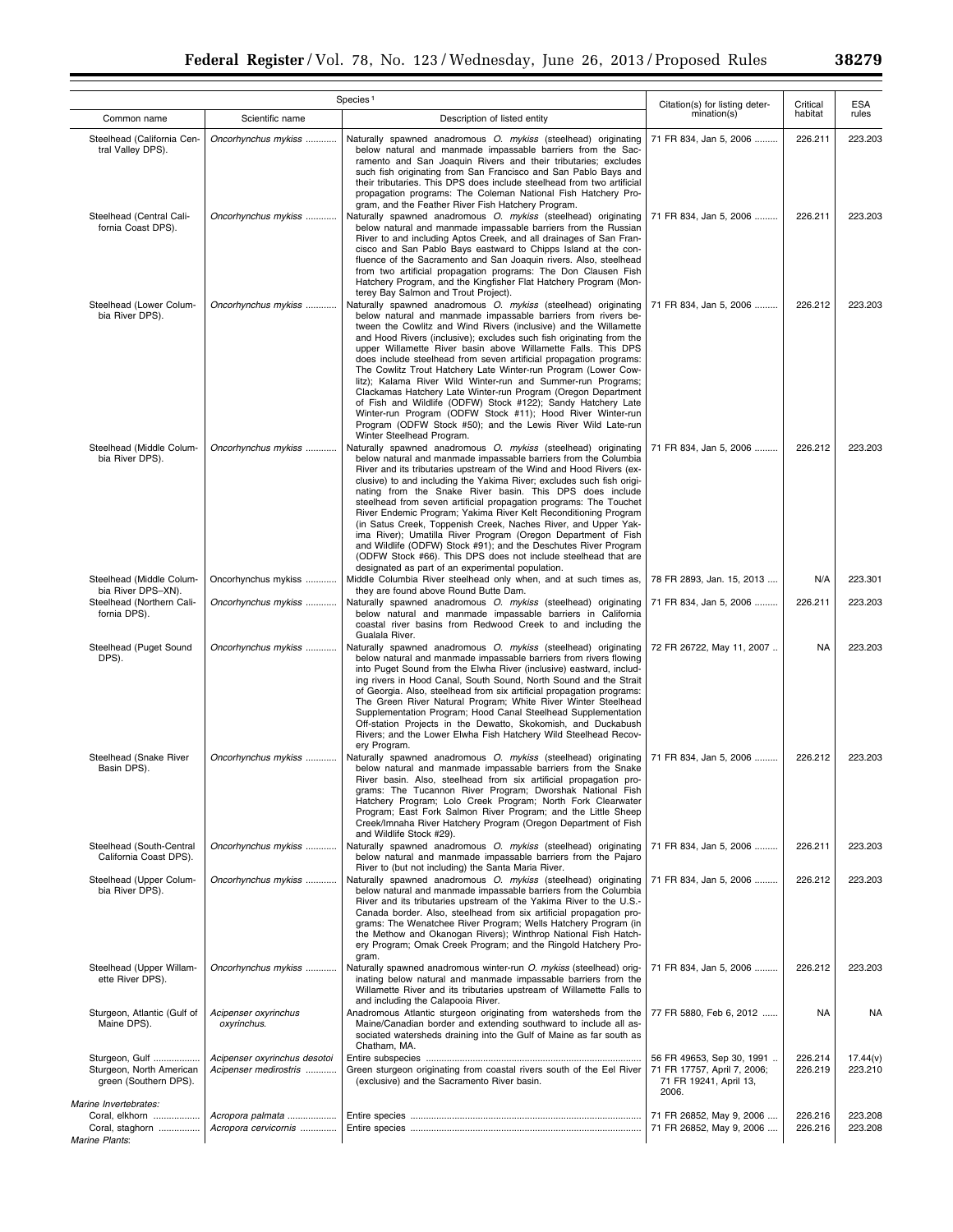|                                                                                                                                                                                               | Species <sup>1</sup> |                              |                                               | Critical | ES/       |  |
|-----------------------------------------------------------------------------------------------------------------------------------------------------------------------------------------------|----------------------|------------------------------|-----------------------------------------------|----------|-----------|--|
| Common name                                                                                                                                                                                   | Scientific name      | Description of listed entity | Citation(s) for listing deter-<br>mination(s) | habitat  | rules     |  |
| Seagrass, Johnson's                                                                                                                                                                           | Halophila johnsonii  |                              | 63 FR 49035, Sep 14, 1998                     | 226.213  | <b>NA</b> |  |
| 1 Cancing included tovenamic engaine, qubenesies, distinct population ecoments (DDCs) (for a policy etatement, see C1 ED 4799. Eabruary 7, 1000), and ovalutionarily eignificant unita (ECUA) |                      |                              |                                               |          |           |  |

1 Species includes taxonomic species, subspecies, subspecies, district population segments (DPSs) (for a policy statement, see 61 FR 4722, February 7, 1996), and evolutionarily significant units (ESUs)<br>(for a policy statem Feb. 6, 2012].

■ 4. In § 223.201, paragraph (b)(1) is revised to read as follows:

### **§ 223.201 Guadalupe fur seal.**

\* \* \* \* \* (b) *Exceptions.* (1) The Assistant Administrator may issue permits authorizing activities which would otherwise be prohibited under paragraph (a) of this section subject to the provisions of part 222 subpart C— General Permit Procedures.

\* \* \* \* \* ■ 5. In § 223.203,

■ (a) Revise paragraph (a) and the introductory text of paragraph (b); ■ (b) Revise paragraph (b)(1) and the introductory text of paragraphs (b)(2), (b)(3), and (b)(4);

■ (c) Remove and reserve paragraph  $(b)(4)(v);$ 

■ (d) Revise the introductory text of paragraphs (b)(5), (b)(6), (b)(7), (b)(8), (b)(9), (b)(10), (b)(11), (b)(12), and (b)(13); and,

■ (e) Revise the first sentence of paragraph (c) to read as follows:

## **§ 223.203 Anadromous fish.**

(a) *Prohibitions.* The prohibitions of section 9(a)(1) of the ESA (16 U.S.C. 1538(a)(1)) relating to endangered species apply to fish with an intact adipose fin that are part of the threatened West Coast salmon ESUs and steelhead DPSs (of the genus *Oncorhynchus*) listed in § 223.102.

(b) Limits on the prohibitions. The limits to the prohibitions of paragraph (a) of this section relating to threatened West Coast salmon ESUs and steelhead DPSs (of the genus *Oncorhynchus*) listed in § 223.102 are described in the following paragraphs (b)(1) through (b)(13):

(1) The exceptions of section 10 of the ESA (16 U.S.C. 1539) and other exceptions under the Act relating to endangered species, including regulations in part 222 of this chapter implementing such exceptions, also apply to the threatened West Coast salmon ESUs and steelhead DPSs (of the genus *Oncorhynchus*) listed in § 223.102.

(2) The prohibitions of paragraph (a) of this section relating to threatened Puget Sound steelhead listed in § 223.102 do not apply to:

\* \* \* \* \*

(3) The prohibitions of paragraph (a) of this section relating to the threatened West Coast salmon ESUs and steelhead DPSs (of the genus *Oncorhynchus*) listed in § 223.102 do not apply to any employee or designee of NMFS, the United States Fish and Wildlife Service, any Federal land management agency, the Idaho Department of Fish and Game (IDFG), Washington Department of Fish and Wildlife (WDFW), the Oregon Department of Fish and Wildlife (ODFW), California Department of Fish and Game (CDFG), or of any other governmental entity that has comanagement authority for the listed salmonids, when the employee or designee, acting in the course of his or her official duties, takes a threatened salmonid without a permit if such action is necessary to:

(4) The prohibitions of paragraph (a) of this section relating to the threatened West Coast salmon ESUs and steelhead DPSs (of the genus *Oncorhynchus*) listed in § 223.102 do not apply to fishery harvest activities provided that:

\* \* \* \* \* (v) [Reserved]

\* \* \* \* \*

(5) The prohibitions of paragraph (a) of this section relating to the threatened West Coast salmon ESUs and steelhead DPSs (of the genus *Oncorhynchus*) listed in § 223.102 do not apply to activity associated with artificial propagation programs provided that: \* \* \* \* \*

(6) The prohibitions of paragraph (a) of this section relating to the threatened West Coast salmon ESUs and steelhead DPSs (of the genus *Oncorhynchus*) listed in § 223.102 do not apply to actions undertaken in compliance with a resource management plan developed jointly by the States of Washington, Oregon and/or Idaho and the Tribes (joint plan) within the continuing jurisdiction of *United States* v. *Washington* or *United States* v. *Oregon,*  the on-going Federal court proceedings to enforce and implement reserved treaty fishing rights, provided that: \* \* \* \* \*

(7) The prohibitions of paragraph (a) of this section relating to the threatened West Coast salmon ESUs and steelhead DPSs (of the genus *Oncorhynchus*) listed in § 223.102 do not apply to

scientific research activities provided that:

\* \* \* \* \*

(8) The prohibitions of paragraph (a) of this section relating to the threatened West Coast salmon ESUs and steelhead DPSs (of the genus *Oncorhynchus*) listed in § 223.102 do not apply to habitat restoration activities, as defined in paragraph (b)(8)(iv) of this section, provided that the activity is part of a watershed conservation plan, and: \* \* \* \* \*

(9) The prohibitions of paragraph (a) of this section relating to the threatened West Coast salmon ESUs and steelhead DPSs (of the genus *Oncorhynchus*) listed in § 223.102 do not apply to the physical diversion of water from a stream or lake, provided that:

\* \* \* \* \*

(10) The prohibitions of paragraph (a) of this section relating to the threatened West Coast salmon ESUs and steelhead DPSs (of the genus *Oncorhynchus*) listed in § 223.102 do not apply to routine road maintenance activities provided that:

\* \* \* \* \* (11) The prohibitions of paragraph (a) of this section relating to the threatened West Coast salmon ESUs and steelhead DPSs (of the genus *Oncorhynchus*) listed in § 223.102 do not apply to activities within the City of Portland, Oregon Parks and Recreation Department's (PP&R) Pest Management Program (March 1997), including its Waterways Pest Management Policy updated December 1, 1999, provided that:

\* \* \* \* \* (12) The prohibitions of paragraph (a) of this section relating to the threatened West Coast salmon ESUs and steelhead DPSs (of the genus *Oncorhynchus*) listed in § 223.102 do not apply to municipal, residential, commercial, and industrial (MRCI) development (including redevelopment) activities provided that:

\* \* \* \* \* (13) The prohibitions of paragraph (a) of this section relating to the threatened West Coast salmon ESUs and steelhead DPSs (of the genus *Oncorhynchus*) listed in § 223.102 do not apply to non-Federal forest management activities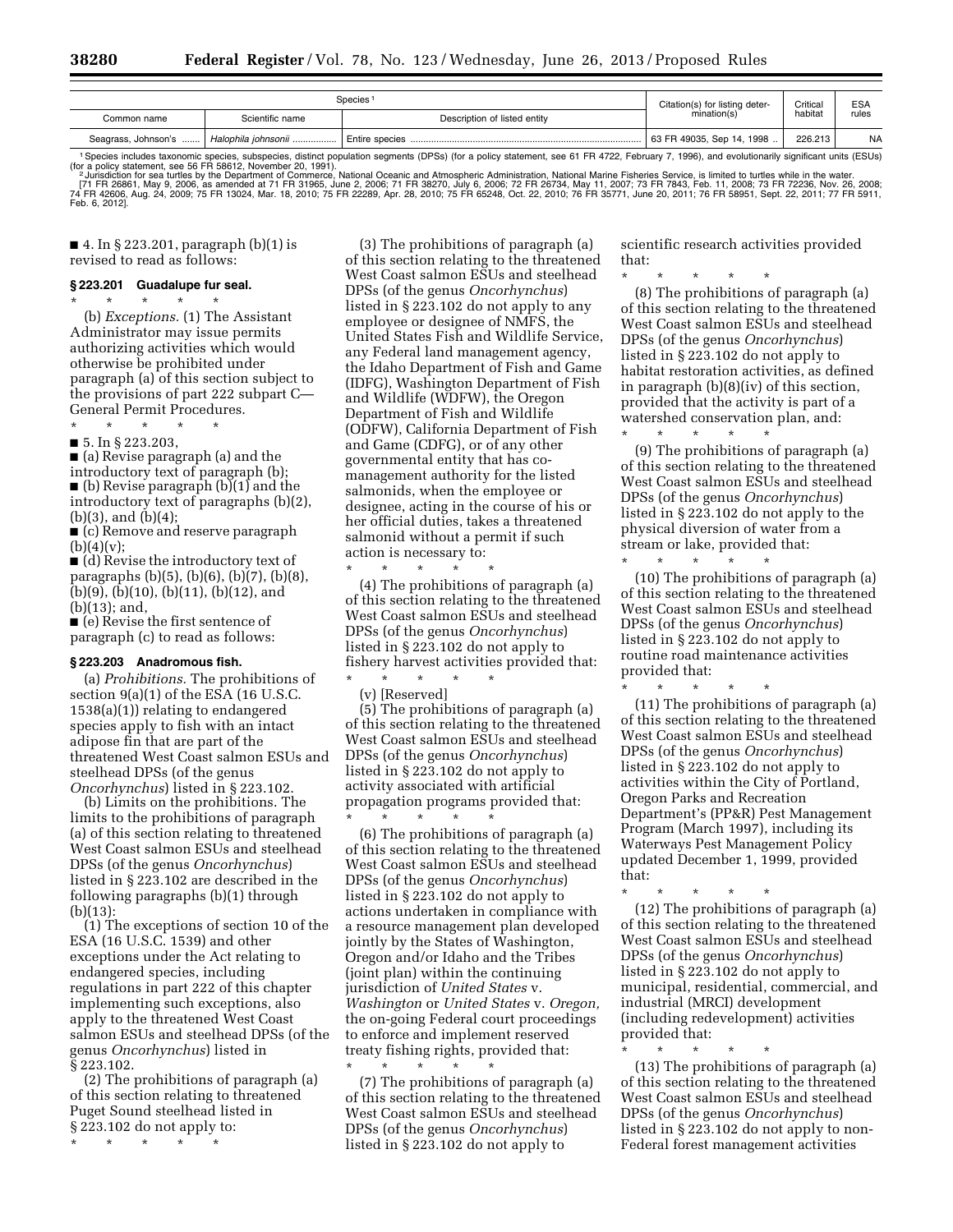conducted in the State of Washington provided that:

\* \* \* \* \* (c) *Affirmative Defense.* In connection with any action alleging a violation of the prohibitions of paragraph (a) of this section with respect to the threatened West Coast salmon ESUs and steelhead DPSs (of the genus *Oncorhynchus*) listed in § 223.102, any person claiming the benefit of any limit listed in paragraph (b) of this section or § 223.204(a) shall have a defense where the person can demonstrate that the limit is applicable and was in force, and that the person fully complied with the limit at the time of the alleged violation. \* \* \*

\* \* \* \* \* ■ 6. In § 223.208, paragraph (a)(1) is revised to read as follows:

### **§ 223.208 Corals.**

 $(a) * * * *$ (1) The prohibitions of section 9(a)(1) of the ESA (16 U.S.C. 1538(a)(1)) relating to endangered species apply to elkhorn *(Acropora palmata*) and staghorn (*A. cervicornis*) corals listed as threatened in § 223.102, except as provided in § 223.208(c).

\* \* \* \* \*

■ 7. In § 223.210,  $\blacksquare$  (a) Revise paragraphs (a) and (b), (b)(1) introductory text, paragraph (b)(2), (b)(3) introductory text, and (b)(4)

introductory text;

 $\blacksquare$  (b) Revise paragraph (c), (c)(1) introductory text, and paragraphs (c)(2) and (c)(3); and,

■ (c) Revise paragraphs (d) and (e) to read as follows:

### **§ 223.210 North American green sturgeon.**

(a) *Prohibitions.* The prohibitions of section  $9(a)(1)(A)$  through  $9(a)(1)(G)$  of the ESA (16 U.S.C. 1538) relating to endangered species apply to the threatened Southern Distinct Population Segment (DPS) of North American green sturgeon listed in § 223.102.

(b) *Exceptions.* Exceptions to the take prohibitions described in section 9(a)(1)(B) and (C) of the ESA (16 U.S.C.  $1538(a)(1)(B)$  and  $(C)$ ) applied in paragraph (a) of this section to the threatened Southern DPS listed in section 223.102 are described in the following paragraphs (b)(1) through (b)(3).

(1) Scientific Research and Monitoring Exceptions. The prohibitions of paragraph (a) of this section relating to the threatened Southern DPS listed in § 223.102 do not apply to ongoing or future Federal, state, or private-sponsored scientific research or monitoring activities if:

\* \* \* \* \*

(2) Enforcement Exception. The prohibitions of paragraph (a) of this section relating to the threatened Southern DPS listed in § 223.102 do not apply to any employee of NMFS, when the employee, acting in the course of his or her official duties, takes the Southern DPS listed in § 223.102 without a permit, if such action is necessary for purposes of enforcing the ESA or its implementing regulations. \* \* \* \* \*

(3) Emergency Fish Rescue and Salvage Exceptions. The prohibitions of paragraph (a) of this section relating to the threatened Southern DPS listed in § 223.102 do not apply to emergency fish rescue and salvage activities that include aiding sick, injured, or stranded fish, disposing of dead fish, or salvaging dead fish for use in scientific studies, if:

\* \* \* \* \* (4) Habitat Restoration Exceptions. The prohibitions of paragraph (a) of this section relating to the threatened Southern DPS listed in § 223.102 do not apply to habitat restoration activities including barrier removal or modification to restore water flows, riverine or estuarine bed restoration, natural bank stabilization, restoration of native vegetation, removal of non-native species, or removal of contaminated sediments, that reestablish selfsustaining habitats for the Southern DPS, if:

\* \* \* \* \* (c) *Exemptions via ESA 4(d) Program Approval.* Exemptions from the take prohibitions described in section 9(a)(1)(B) and (C) of the ESA (16 U.S.C.  $1538(a)(1)(B)$  and  $(C)$ ) applied in paragraph (a) of this section to the threatened Southern DPS listed in § 223.102 are described in paragraphs (c)(1) through (c)(3) of this section.

(1) Scientific Research and Monitoring Exemptions. The prohibitions of paragraph (a) of this section relating to the threatened Southern DPS listed in § 223.102 do not apply to ongoing or future statesponsored scientific research or monitoring activities that are part of a NMFS-approved, ESA-compliant state 4(d) research program conducted by, or in coordination with, state fishery management agencies (California Department of Fish and Game, Oregon Department of Fish and Wildlife, Washington Department of Fish and Wildlife, or Alaska Department of Fish and Game), or as part of a monitoring and research program overseen by, or coordinated by, one of these agencies. State 4(d) research programs must meet the following criteria:

\* \* \* \* \*

(2) Fisheries Exemptions. The prohibitions of paragraph (a) of this section relating to the threatened Southern DPS listed in § 223.102 do not apply to fisheries activities that are conducted in accordance with a NMFSapproved Fishery Management and Evaluation Plan (FMEP). If NMFS finds that an FMEP meets the criteria listed below, a letter of concurrence which sets forth the terms of the FMEP's implementation and the duties of the parties pursuant to the FMEP, will be issued to the applicant.

\* \* \* \* \*

(3) Tribal Exemptions. The prohibitions of paragraph (a) of this section relating to the threatened Southern DPS listed in § 223.102 do not apply to fishery harvest or other activities undertaken by a tribe, tribal member, tribal permittee, tribal employee, or tribal agent in Willapa Bay, WA, Grays Harbor, WA, Coos Bay, OR, Winchester Bay, OR, Humboldt Bay, CA, and any other area where tribal treaty fishing occurs, if those activities are compliant with a tribal resource management plan (Tribal Plan), provided that the Secretary determines that implementation of such Tribal Plan will not appreciably reduce the likelihood of survival and recovery of the Southern DPS. In making that determination the Secretary shall use the best available biological data (including any tribal data and analysis) to determine the Tribal Plan's impact on the biological requirements of the species, and will assess the effect of the Tribal Plan on survival and recovery, consistent with legally enforceable tribal rights and with the Secretary's trust responsibilities to tribes.

\* \* \* \* \*

(d) The exceptions of section 10 of the ESA (16 U.S.C. 1539) and other exceptions under the ESA relating to endangered species, including regulations in part 222 of this chapter II implementing such exceptions, also apply to the threatened Southern DPS of North American green sturgeon listed in § 223.102. Federal, state, and privatesponsored research activities for scientific research or enhancement purposes that are not covered under Scientific Research and Monitoring Exceptions as described in paragraph (b)(1) of this section or Scientific Research and Monitoring Exemptions as described in paragraph (c)(1) of this section, may take Southern DPS fish pursuant to the specifications of an ESA section 10 permit. Section 9(a)(1)(B) and (a)(1)(C) take prohibitions would not apply to ongoing research activities if an application for an ESA section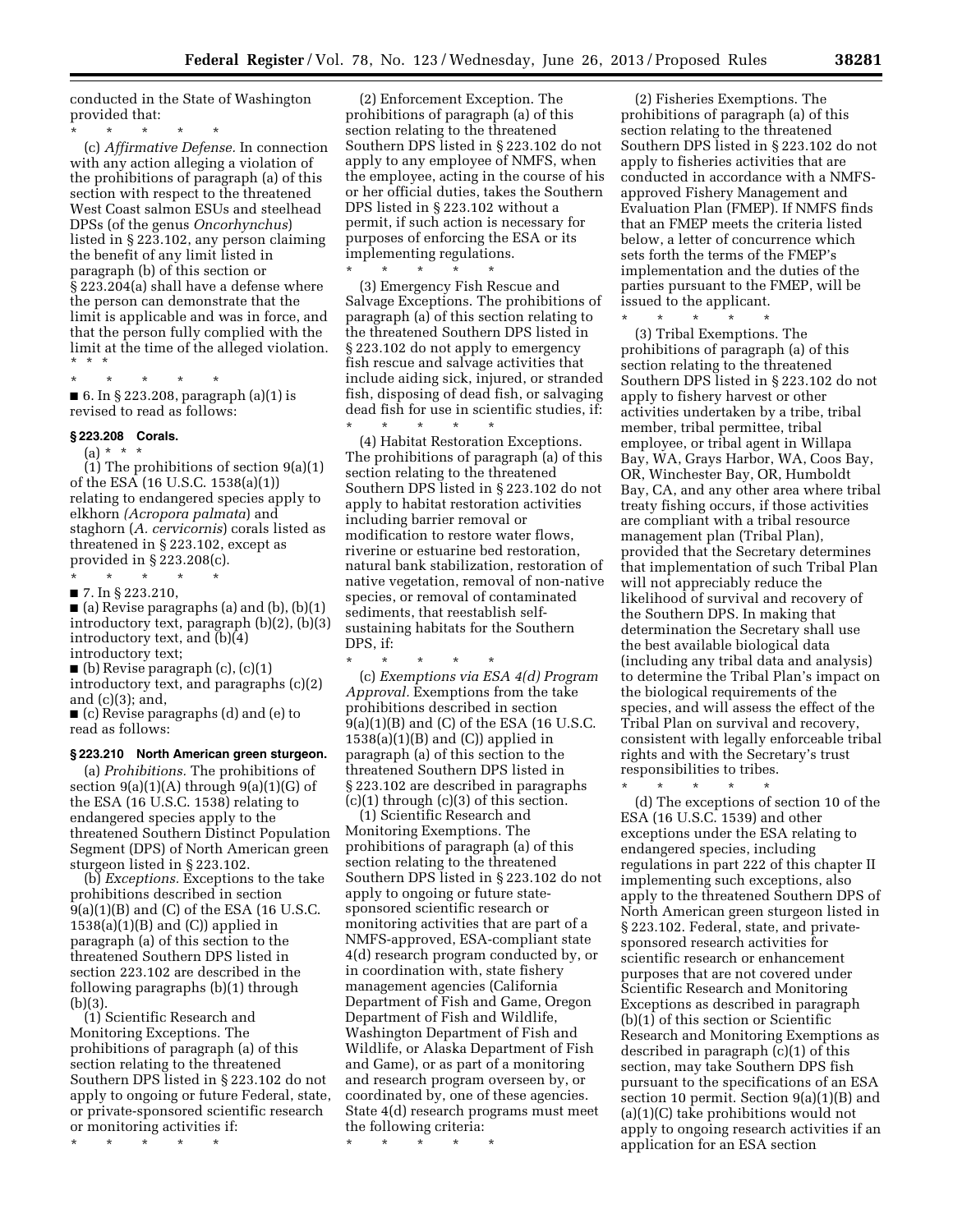10(a)(1)(A) permit is received by NMFS, preferably through the NMFS online application Web site *[https://](https://apps.nmfs.noaa.gov)  [apps.nmfs.noaa.gov,](https://apps.nmfs.noaa.gov)* no later than November 29, 2010. The take prohibitions would take effect if the permit application is rejected as insufficient or a permit is denied. If the permit application is received by November 29, 2010, ongoing research activities may continue without take prohibitions until NMFS issues or denies a permit.

(e) *Affirmative Defense.* In connection with any action alleging a violation of the prohibitions of paragraph (a) of this section with respect to the threatened Southern DPS of North American green sturgeon listed in § 223.102, any person claiming that his or her take is authorized via methods listed in paragraph (b) of this section shall have a defense where the person can demonstrate that the take authorization is applicable and was in force, and that the person fully complied with the take authorization requirements at the time of the alleged violation. This defense is an affirmative defense that must be raised, pleaded, and proven by the proponent. If proven, this defense will be an absolute defense to liability under section 9(a)(1)(G) of the ESA with respect to the alleged violation.

\* \* \* \* \*

 $\blacksquare$  8. Add § 223.211 to read as follows:

# **§ 223.211 Southern DPS of spotted seal.**

The prohibitions of section 9(a)(1)(A) through  $9(a)(1)(G)$  of the ESA (16 U.S.C. 1538) relating to endangered species shall apply to the Southern Distinct Population Segment of the spotted seal listed in § 223.102.

\* \* \* \* \*

For the reasons set out in the preamble, 50 CFR part 224 is proposed to be amended as follows:

# **PART 224—ENDANGERED MARINE AND ANADROMOUS SPECIES**

■ 9. The authority citation for part 224 continues to read as follows:

**Authority:** 16 U.S.C. 1531–1543 and 16 U.S.C. 1361 *et seq.* 

■ 10. Revise § 224.101 to read as follows:

## **§ 224.101 Enumeration of endangered marine and anadromous species**

(a) The regulations in this part identify the species under the jurisdiction of the Secretary of Commerce that have been determined to be endangered species pursuant to section 4(a) of the Act, and provide for the conservation of such species by establishing rules and procedures to governing activities involving the species.

(b) The regulations in this part apply only to the endangered species enumerated in this section.

(c) The provisions of this part are in addition to, and not in lieu of, other regulations of parts 222 through 226 of this chapter which prescribe additional restrictions or conditions governing endangered species.

(d) The table below identifies the species under the jurisdiction of the Secretary of Commerce that have been determined to be endangered pursuant to section 4(a) of the Act, as well as species treated as endangered because they are sufficiently similar in appearance to endangered species, and experimental populations of endangered species.

(e) The columns entitled ''Common name," "Scientific name," and ''Description of listed entity'' define the species within the meaning of the Act. In the ''Common name'' column, experimental populations are identified as ''XE'' for essential populations or ''XN'' for nonessential populations. Species listed based on similarity of appearance are identified as ''S/A.'' Although a column for ''Common name'' is included, common names cannot be relied upon for identification of any specimen, because they may vary greatly in local usage. The ''Scientific name'' column provides the most recently accepted scientific name, relying to the extent practicable on the *International Code of Zoological Nomenclature.* In cases in which confusion might arise, a synonym(s) will be provided in parentheses. The

''Description of listed entity'' column identifies whether the listed entity comprises the entire species, a subspecies, or a distinct population segment (DPS) and provides a description for any DPSs. Unless otherwise indicated in the ''Description of listed entity'' column, all individual members of the listed entity and their progeny retain their listing status wherever found, including individuals in captivity. Information regarding the general range of the species, subspecies, or DPS may be found in the **Federal Register** notice cited in the ''Citation(s) for listing determination(s)'' column.

(f) The ''Citation(s) for listing determination(s)'' column provides reference to the **Federal Register**  Notice(s) determining the species' status under the Act. The abbreviation ''(SPR)'' (significant portion of its range) after a citation indicates that the species was listed based on its status in a significant portion of its range. If a citation does not include the ''(SPR)'' notation, it means that the species was listed based on its status throughout its entire range. For ''(SPR)'' listings, a geographical description of the SPR may be found in the referenced **Federal Register** Notice. The "(SPR)" notation serves an informational purpose only and does not imply any limitation on the application of the prohibitions or restrictions of the Act or implementing rules.

(g) The ''Critical habitat'' and ''ESA rules'' columns provide cross-references to other sections in this part and part 226. The term ''NA'' appearing in either of these columns indicates that there are no critical habitat designations or ESA rules for that species. However, all other applicable rules in parts 222 through 226 and part 402 still apply to that species. Also, there may be other rules in this title that relate to such wildlife. The ''ESA rules'' column is not intended to list all Federal, state, tribal, or local governmental regulations that may apply to the species.

(h) The endangered species under the jurisdiction of the Secretary of Commerce are:

| Species <sup>1</sup>                                                   |                                                         |                                                                                                                                                                                                       | Citation(s)<br>for listing | Critical  | <b>ESA</b> rules    |
|------------------------------------------------------------------------|---------------------------------------------------------|-------------------------------------------------------------------------------------------------------------------------------------------------------------------------------------------------------|----------------------------|-----------|---------------------|
| Common name                                                            | Scientific name                                         | Description of listed entity                                                                                                                                                                          | determination(s)           | habitat   |                     |
| Marine Mammals:                                                        |                                                         |                                                                                                                                                                                                       |                            |           |                     |
| Dolphin. Chinese River (aka  <br>baiji).                               | Lipotes vexillifer                                      |                                                                                                                                                                                                       | 54 FR 22906, May 30, 1989  | <b>NA</b> | <b>NA</b>           |
| Dolphin, Indus River                                                   | Platanista gangetica minor                              |                                                                                                                                                                                                       | 55 FR 50835, Dec 11, 1990  | <b>NA</b> | <b>NA</b>           |
| Porpoise. Gulf of California<br>harbor<br>(aka vaguita or<br>cochito). |                                                         |                                                                                                                                                                                                       | 50 FR 1056, Jan 9, 1985    | <b>NA</b> | <b>NA</b>           |
| Sea lion.<br>(Western<br>Steller<br>DPS).                              | Eumetopias jubatus                                      | Steller sea lions born in the wild, west of 144° W.<br>Long. Also, Steller sea lions born in captivity<br>whose mother was born in the wild, west of 144°<br>W. Long., and progeny of these captives. | 62 FR 24345. May 5. 1997   | 226,202   | 224.103.<br>226,202 |
| Seal, Hawaiian monk                                                    | Monachus schauinslandi                                  |                                                                                                                                                                                                       | 41 FR 51611, Nov 23, 1976  | 226.201   | <b>NA</b>           |
|                                                                        | Seal, Ladoga ringed    Phoca (=Pusa) hispida ladogensis |                                                                                                                                                                                                       | 77 FR 76706; Dec 28, 2012  | <b>NA</b> | <b>NA</b>           |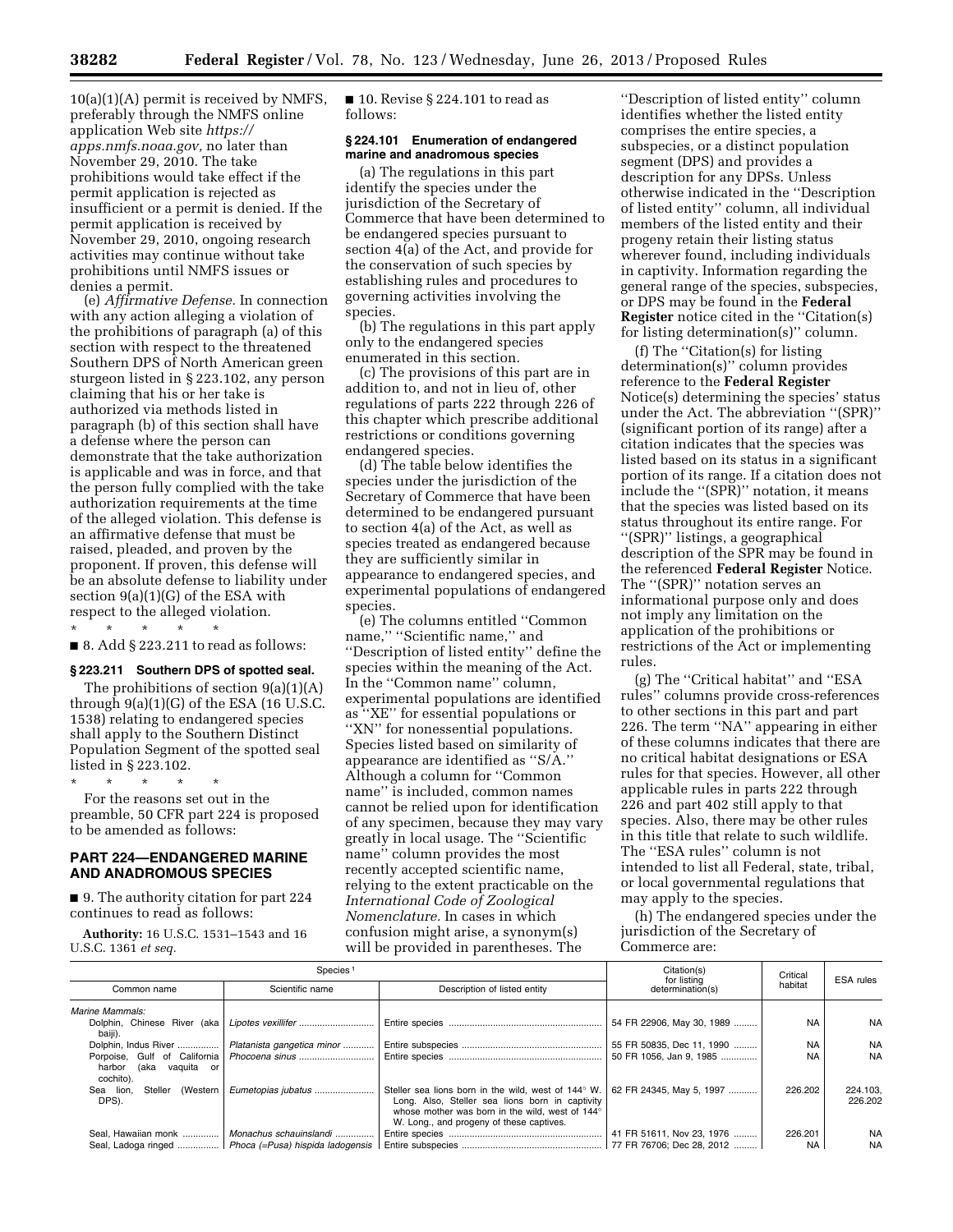| 90909 |  |  |
|-------|--|--|
| കദാ   |  |  |
|       |  |  |

÷.

|                                                                      | Species <sup>1</sup>                                     |                                                                                                                                                                                                                                                                                                                                                                                                                                                                                                                                     | Citation(s)                                                                       | Critical             | ESA rules          |
|----------------------------------------------------------------------|----------------------------------------------------------|-------------------------------------------------------------------------------------------------------------------------------------------------------------------------------------------------------------------------------------------------------------------------------------------------------------------------------------------------------------------------------------------------------------------------------------------------------------------------------------------------------------------------------------|-----------------------------------------------------------------------------------|----------------------|--------------------|
| Common name                                                          | Scientific name                                          | Description of listed entity                                                                                                                                                                                                                                                                                                                                                                                                                                                                                                        | for listing<br>determination(s)                                                   | habitat              |                    |
| Seal, Mediterranean monk                                             | Monachus monachus                                        |                                                                                                                                                                                                                                                                                                                                                                                                                                                                                                                                     | 35 FR 8491, Jun 2, 1970                                                           | <b>NA</b>            | NA                 |
| Seal, Saimaa ringed<br>Whale, beluga (Cook Inlet)<br>DPS).           | Phoca (=Pusa) hispida saimensis<br>Delphinapterus leucas | Beluga whales originating from Cook Inlet, Alaska                                                                                                                                                                                                                                                                                                                                                                                                                                                                                   | 58 FR 26920, May 6, 1993<br>73 FR 62919, Oct 22, 2008                             | <b>NA</b><br>226.220 | <b>NA</b><br>NA    |
|                                                                      | Balaenoptera musculus                                    |                                                                                                                                                                                                                                                                                                                                                                                                                                                                                                                                     | 35 FR 18319, Dec 2, 1970                                                          | NA                   | NA                 |
| Whale, bowhead                                                       | Balaena mysticetus                                       |                                                                                                                                                                                                                                                                                                                                                                                                                                                                                                                                     | 35 FR 18319, Dec 2, 1970                                                          | NA                   | <b>NA</b>          |
| Whale, false killer (Main Ha-<br>waiian Islands Insular DPS).        | Pseudorca crassidens                                     | False killer whales found from nearshore of the<br>main Hawaiian Islands out to 140 km (approxi-<br>mately 75 nautical miles) and permanently reside<br>within this geographic range.                                                                                                                                                                                                                                                                                                                                               | 77 FR 70915, November 28, 2012                                                    | <b>NA</b>            | <b>NA</b>          |
| Whale, fin or finback<br>Whale, gray (Western North<br>Pacific DPS). | Balaenoptera physalus<br>Eschrichtius robustus           | Western North Pacific (Korean) gray whales                                                                                                                                                                                                                                                                                                                                                                                                                                                                                          | 35 FR 8491, Jun 2, 1970<br>35 FR 8491, Jun 2, 1970; 59 FR<br>31094, Jun 16, 1994. | NA<br>NA             | NA<br>NA           |
| Whale, humpback<br>Whale, killer (Southern Resi-                     | Megaptera novaeangliae                                   | Killer whales from the J, K, and L pods, except                                                                                                                                                                                                                                                                                                                                                                                                                                                                                     | 35 FR 18319, Dec 2, 1970<br>70 FR 69903, Nov 18, 2005                             | NA<br>226.206        | 224.103<br>224.103 |
| dent DPS).<br>Whale, North Atlantic right                            | Eubalaena glacialis                                      | such whales placed in captivity prior to November<br>2005 and their captive born progeny.                                                                                                                                                                                                                                                                                                                                                                                                                                           | 73 FR 12024, Mar 6, 2008                                                          | 226.203              | 224.103.           |
|                                                                      |                                                          |                                                                                                                                                                                                                                                                                                                                                                                                                                                                                                                                     |                                                                                   |                      | 224.105            |
| Whale, North Pacific right                                           | Eubalaena japonica                                       |                                                                                                                                                                                                                                                                                                                                                                                                                                                                                                                                     | 73 FR 12024, Mar 6, 2008                                                          | 226.215              | 224.103            |
| Whale, sei                                                           | Balaenoptera borealis                                    |                                                                                                                                                                                                                                                                                                                                                                                                                                                                                                                                     | 35 FR 18319, Dec 2, 1970                                                          | NA                   | <b>NA</b>          |
| Whale, Southern right                                                | Eubalaena australis                                      |                                                                                                                                                                                                                                                                                                                                                                                                                                                                                                                                     | 35 FR 18319, Dec 2, 1970                                                          | NA                   | <b>NA</b>          |
| Whale, sperm                                                         | Physeter<br>macrocephalus<br>$(=catodon).$               |                                                                                                                                                                                                                                                                                                                                                                                                                                                                                                                                     | 35 FR 18319, Dec 2, 1970                                                          | NA                   | <b>NA</b>          |
| Sea Turtles: 2                                                       |                                                          |                                                                                                                                                                                                                                                                                                                                                                                                                                                                                                                                     |                                                                                   |                      |                    |
| Sea turtle, green                                                    |                                                          | Breeding colony populations in Florida and on the<br>Pacific coast of Mexico.                                                                                                                                                                                                                                                                                                                                                                                                                                                       | 43 FR 32800, Jul 28, 1978                                                         | 226.208              | 224.104            |
| Sea turtle, hawksbill                                                | Eretmochelys imbricata                                   |                                                                                                                                                                                                                                                                                                                                                                                                                                                                                                                                     | 35 FR 8491, Jun 2, 1970                                                           | 226.209              | 224.104            |
| Sea turtle, Kemp's ridley                                            | Lepidochelys kempii                                      |                                                                                                                                                                                                                                                                                                                                                                                                                                                                                                                                     | 35 FR 18319, Dec 2, 1970                                                          | NA                   | 224.104            |
| Sea turtle, leatherback<br>Sea turtle, loggerhead (Medi-             | Dermochelys coriacea                                     | Loggerhead sea turtles originating from the Medi-                                                                                                                                                                                                                                                                                                                                                                                                                                                                                   | 35 FR 8491, Jun 2, 1970<br>76 FR 58868, Sep 22, 2011                              | 226.207              | 224.104<br>224.104 |
| terranean Sea DPS).                                                  |                                                          | terranean Sea.                                                                                                                                                                                                                                                                                                                                                                                                                                                                                                                      |                                                                                   | NA                   |                    |
| Sea turtle, loggerhead (North<br>Indian Ocean DPS).                  | Caretta caretta                                          | Loggerhead sea turtles originating from the North<br>Indian Ocean.                                                                                                                                                                                                                                                                                                                                                                                                                                                                  | 76 FR 58868, Sep 22, 2011                                                         | NA                   | 224.104            |
| Sea turtle, loggerhead (North<br>Pacific Ocean DPS).                 |                                                          | Loggerhead sea turtles originating from the North<br>Pacific Ocean.                                                                                                                                                                                                                                                                                                                                                                                                                                                                 | 76 FR 58868, Sep 22, 2011                                                         | <b>NA</b>            | 224.104            |
| Sea turtle, loggerhead (North-<br>east Atlantic Ocean DPS).          | Caretta caretta                                          | Loggerhead sea turtles originating from the North-<br>east Atlantic Ocean east of 40° W. Long., except<br>in the vicinity of the Strait of Gibraltar where the                                                                                                                                                                                                                                                                                                                                                                      | 76 FR 58868, Sep 22, 2011                                                         | NA                   | 224.104            |
| Sea turtle, loggerhead (South<br>Pacific Ocean DPS).                 | Caretta caretta                                          | eastern boundary is 5°36' W. Long.<br>Loggerhead sea turtles originating from the South<br>Pacific Ocean west of 67° W. Long., and east of<br>141° E. Long.                                                                                                                                                                                                                                                                                                                                                                         | 76 FR 58868, Sep 22, 2011                                                         | <b>NA</b>            | 224.104            |
| Sea turtle, olive ridley                                             | Lepidochelys olivacea                                    | Breeding colony populations on the Pacific coast of<br>Mexico.                                                                                                                                                                                                                                                                                                                                                                                                                                                                      | 43 FR 32800, Jul 28, 1978                                                         | NA                   | 224.104            |
| Fishes:<br>Bocaccio (Puget Sound/Geor-<br>gia Basin DPS).            | Sebastes paucispinis                                     | Bocaccio originating from Puget Sound and the<br>Georgia Basin.                                                                                                                                                                                                                                                                                                                                                                                                                                                                     | 75 FR 22276, Apr 28, 2010                                                         | NA                   | NA                 |
| Salmon, Atlantic (Gulf of<br>Maine DPS).                             |                                                          | Naturally spawned Atlantic salmon originating from<br>the Gulf of Maine, including such Atlantic salmon<br>watersheds<br>originating<br>from<br>from<br>the<br>Androscoggin River northward along the Maine<br>coast to the Dennys River. Also, Atlantic salmon<br>from two artificial propagation programs: Green<br>Lake National Fish Hatchery (GLNFH) and Craig<br>Brook National Fish Hatchery (CBNFH). This<br>DPS does not include landlocked salmon and<br>those salmon raised in commercial hatcheries for<br>aquaculture. | 74 FR 29344, Jun 19, 2009                                                         | 226.217              | <b>NA</b>          |
| Salmon, Chinook (Sacramento<br>River winter-run ESU).                | Oncorhynchus tshawytscha                                 | Naturally spawned winter-run Chinook salmon origi-<br>nating from the Sacramento River and its tribu-<br>taries. Also, winter-run Chinook salmon from one<br>artificial propagation program: The Livingston<br>Stone National Fish Hatchery.                                                                                                                                                                                                                                                                                        | 70 FR 37160, Jun 28, 2005                                                         | 226.204              | <b>NA</b>          |
| Salmon, Chinook (Upper Co-<br>lumbia<br>River<br>spring-run<br>ESU). | Oncorhynchus tshawytscha                                 | Naturally spawned spring-run Chinook salmon origi-<br>nating from Columbia River tributaries upstream<br>of the Rock Island Dam and downstream of Chief<br>Joseph Dam (excluding the Okanogan River<br>subbasin). Also, spring-run Chinook salmon from<br>six artificial propagation programs: The Twisp<br>River Program: Chewuch River Program: Methow<br>Program; Winthrop National Fish Hatchery Pro-<br>gram; Chiwawa River Program; and the White<br>River Program.                                                           | 70 FR 37160, Jun 28, 2005                                                         | 226.212              | NA                 |
| Salmon, coho (Central Cali-<br>fornia Coast ESU).                    | Oncorhynchus kisutch                                     | Naturally spawned coho salmon originating from riv-<br>ers south of Punta Gorda, California to and in-<br>cluding Aptos Creek, as well as such coho salm-<br>on originating from tributaries to San Francisco<br>Bay. Also, coho salmon from three artificial prop-<br>agation programs: The Don Clausen Fish Hatch-<br>ery Captive Broodstock Program, the Scott<br>Creek/King Fisher Flats Conservation Program,                                                                                                                  | 70 FR 37160, Jun 28, 2005;<br>77 FR 19552, Apr 2, 2012                            | 226.210              | NA                 |
| Salmon, sockeye (Snake River<br>ESU).                                | Oncorhynchus nerka                                       | and the Scott Creek Captive Broodstock Program.<br>Naturally spawned anadromous and residual sock-<br>eye salmon originating from the Snake River<br>basin. Also, sockeye salmon from one artificial<br>propagation program: The Redfish Lake Captive<br>Broodstock Program.                                                                                                                                                                                                                                                        | 70 FR 37160, Jun 28, 2005                                                         | 226.205              | <b>NA</b>          |
| Sawfish, largetooth                                                  | Pristis perotteti                                        |                                                                                                                                                                                                                                                                                                                                                                                                                                                                                                                                     | 76 FR 40835, Jul 12, 2011                                                         | NA                   | NA                 |
| Sawfish, smalltooth (United<br>States DPS).                          |                                                          | Smalltooth sawfish originating from U.S. waters                                                                                                                                                                                                                                                                                                                                                                                                                                                                                     | 68 FR 15674, Apr 1, 2003                                                          | 226.218              | NA                 |